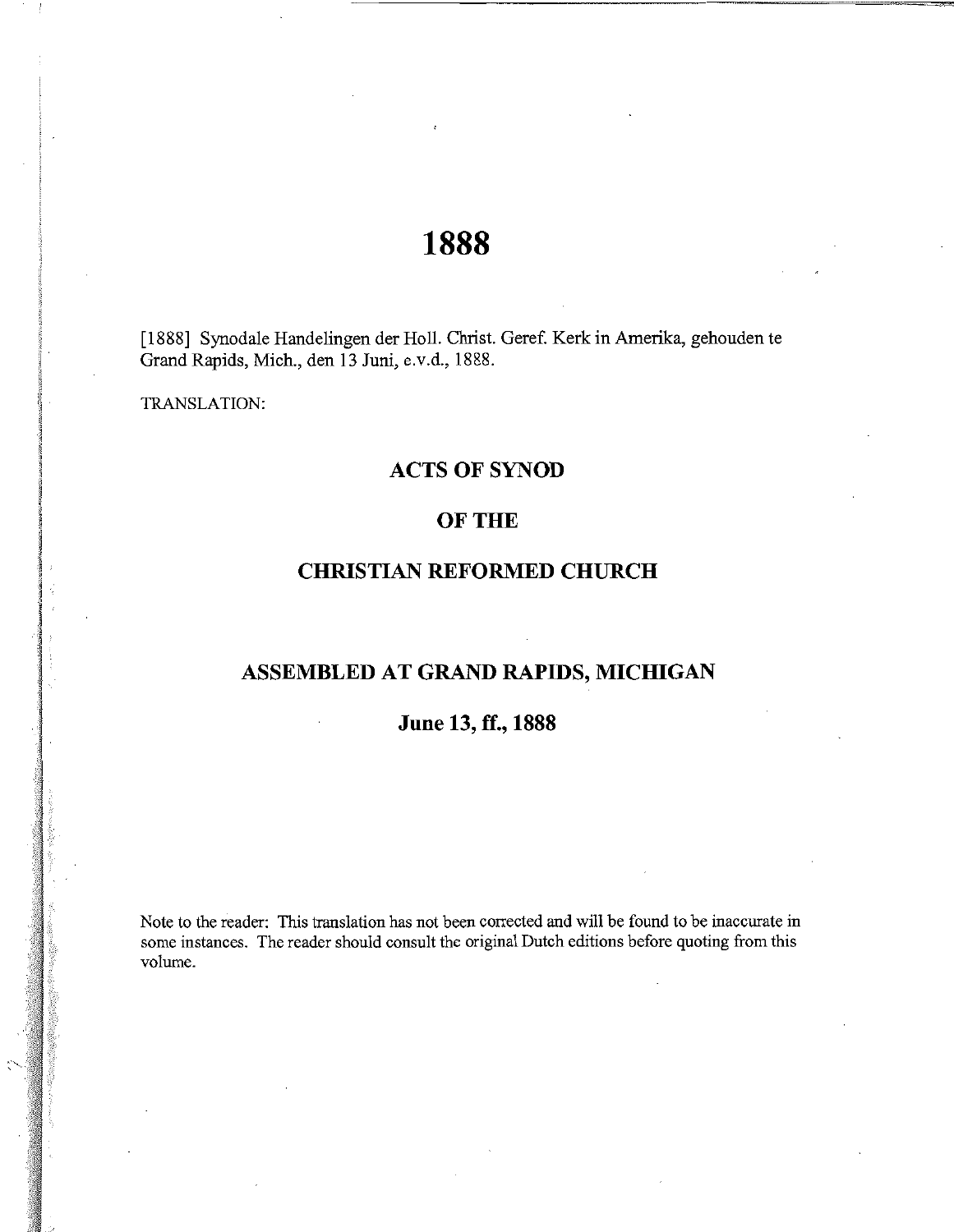The Acts of the Synod of the Holland Christian Reformed Church Held at Grand Rapids, Michigan, On June 13, 1888, and following days.

June 1.

The retiring President has asked the Rev. Prof. G. E. Boer to deliver the Synodical Sermon, due to the indisposition of the President. The Professor in his discourse deals with Acts 15:6.

The Synod is called to order by the Rev. L. Rietdijk, the retiring President, who reads the seventeenth chapter of John, and asks the Assembly to sing Ps. 147:4, 6.

He addresses the Synod: My dear Brothers, I consider myself fortunate to be present here, since I was incapable of carrying out my task of delivering the Synodical Sermon, at the opening services of last evening. The Rev. Boer is to be thanked for taking my place and for his willingness to do so.

Casting a backward glance, we must confess that we have not done as we should. The blood of Christ is our refuge: The Father forgive us for the sake of Christ.

When we consider the blessings of the Lord for both soul and body, then we must confess, "Not unto us, 0 Lord, not unto us, but unto thy name be the glory and the honor. "

When we consider the difficulties in our ecclesiastical existence, and the extended growth of our Church; then God's care for us becomes so evident, that it leads to this confession, "Through thy grace, O Lord, we are what we are."

Page 2.

If we consider the weighty problems with which we have to cope-just cast a glance at the Agenda-then we involuntarily exclaim, "Who is capable of carrying all this out?" For we are not as sembled to solve the world's problems, but those rather which pertain to the Kingdom. If we recall those things we heard in the sermon of last evening, then we can understand the importance of these Sessions.

If we attempt to gave into the future, and if there is much to discourage us; then we should remember that there is much more to be of comfort to us: God's love in Christ, and a glorified Christ at the Father's right hand; these are powerful forces, a compassionate Priest, and a dependable Saviour, who will surrender to us all we need.

In the Name of the Lord, I greet you and bid you welcome, and now let us pray for the things we need.

Art. 1. Mandates are read and the following delegates are present. (The listing of the delegates is of no importance in the Translation, and is thus omitted.)

Page 3.

The Rev. H. Iserman and the Rev. J. C. Voorhis, as alternate are the representatives from the T.R.P.D. Church in the East. Some Churches have sent no delegates. The Mandates of all the delegates are accepted, with the understanding, however,  $\dots$ 

#### Page 4.

that the protest of the Rev. W. R. Smidt as a delegate, be considered after the officers are chosen who will preside over the Sessions of this Synod.

Art. 2. The officers are as follows:

The Rev. E. Bos, Pres. The Rev. P. Schut, Clerk I. Noordewier, V.P. " J. Post, Asst. Clerk

Art. 3. The retiring President thanks the Synod for the confidence of the delegates in him as the President of the previous Session, and also of the co-operation shown him at that time, and with this he surrenders the Chair to the Rev. Bos. The Rev. Bos takes the Chair, and thus begins his work, thoroughly convinced of the importance of his task. He asks for the co-operation of the delegates in the maintenance of good order, and that they also pray for him as he undertakes his work.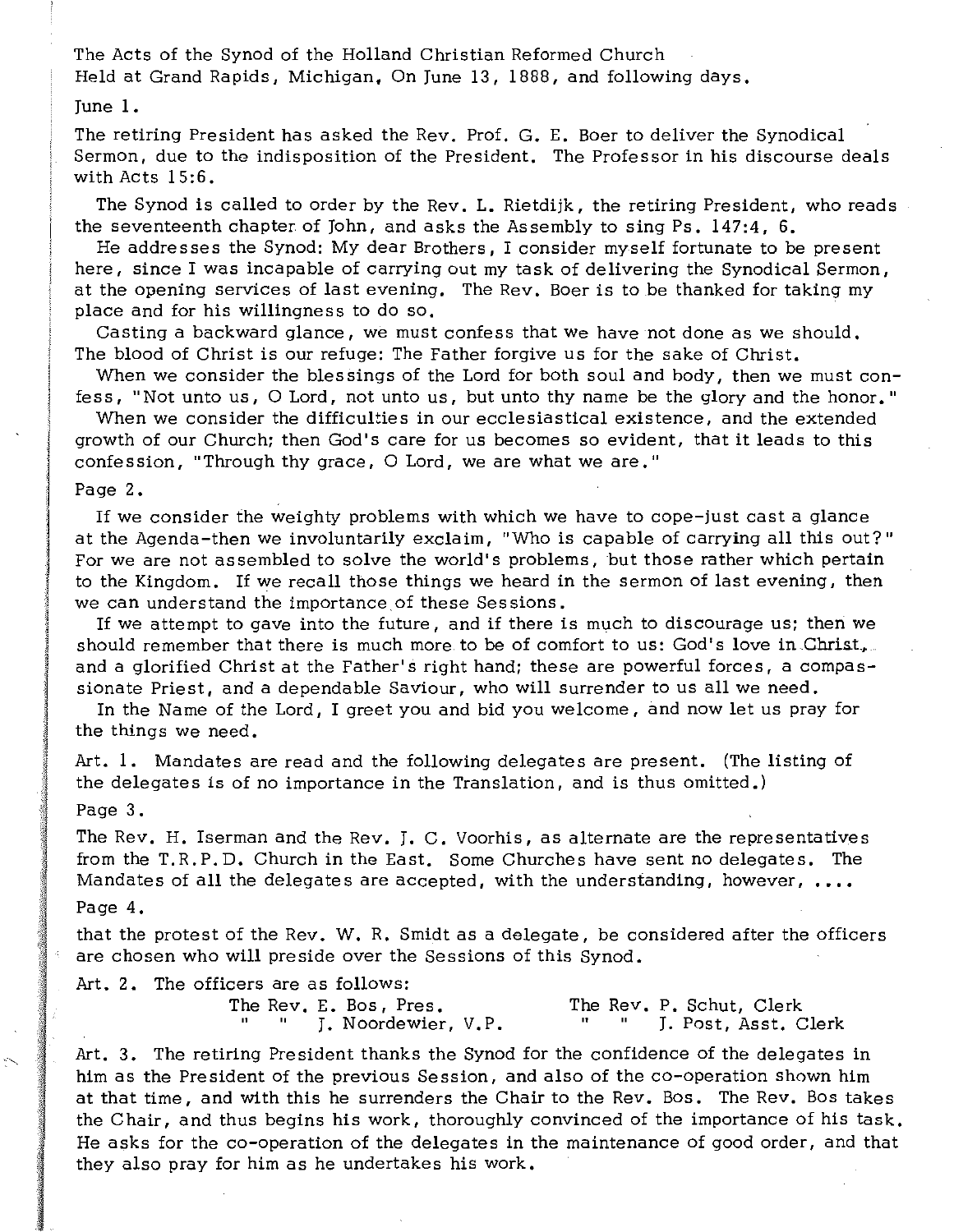Mter this he thanks the retiring President, keeping his recent indisposition in mind and then offers a prayer.

Art. 4. The Reverend then requests the delegates to arise and to listen to the reading of the Articles of Agreement and to the forms of unity, with the exception of Art. 28, which will be discussed later.

Devotions and Intermis sion.

Art. 6. The President now asks the Vice President to welcome the new Ministers who are present at the Sessions for the first time: the Rev. B. Sevensma, recently from the Netherlands, as also the Revs. A. Keizer, J. Keizer, O. Stuit, M. J. Marcusse, H. Huizing, J. B. Hoekstra, G. D. de Jong, and M. Van Vessem, all now engaged in the services of our Church, as well as the Rev. J. Y. de Baun....

### Page 5.

they.

the first Minister in Our Church, who will conduct services in the English Language. The se Brothers are all welcomed in a fitting manner.

The Rev. L. Rietdijk welcomes the delegates from the  $T.R.P.D.$  Church, to which greeting the Rev. Iserman replies and with these words, which are translated by the Rev. Riemersma.

Mr. President and my dear Brothers:

I consider it both an honor and a duty to be present at this Synod as a delegate from the T.R.P.D. Church.

For many years now we have sent and received delegates, and I trust the only reason for this was thereby to spread the glorious Gospel of our Lord Jesus Christ for his honor and glory, and for the salvation of souls.

The relation of your Church to ours is very close, the bonds holding us together are strong. It truly is a bond of Truth and Christian intercourse. This is always true as far as principle is concerned; in doctrine, discipline, and in service; in theory and practice, a complete unity; and in agreement with the rules of our Fathers at the Synod of Dordt, 1618-1619, we can be one Church. Therefore it must be our aim to foster the unity of both Churches, and this in accordance with the prayer of the Saviour, "That they all be one."

In connection with this unity, I hope I am clearly understood. I do not desire it as one in general would desire it at this time, where one opens the arms of friendship and the doors of union so wide, that both the righteous and the unrighteous can find a place, for how can two persons walk together unless they are agreed?

It is very evident to me that a fundamental union exists between us, and the best proof of this is the presence of the Rev. J. de Baun, who in God's providence has left us, although we thought we could not miss him. Yet he felt it his calling to go to labor with us in the interests of the Church of God. He is very much at home in your circles, preaching the same Gospel, observing the same rules of discipline , as he did for a quarter of a century, in the Church which I now represent.

Another proof of our attachment is the presence of my co-laborer, Brother J. C. Voorhis, who really knows you better than I do, and with whom many of you have experienced Christian fellowship. The presence of Brother Westerveld, from New York, •••• Page 6.

is additional proof of the presence of Christian love and unity. Our actions and our attitudes toward each other, point to the fact that we not only have a relationship in thought and in feeling, but in reality are already one.

Because of the difference in language, it is best that each keep his own name, as well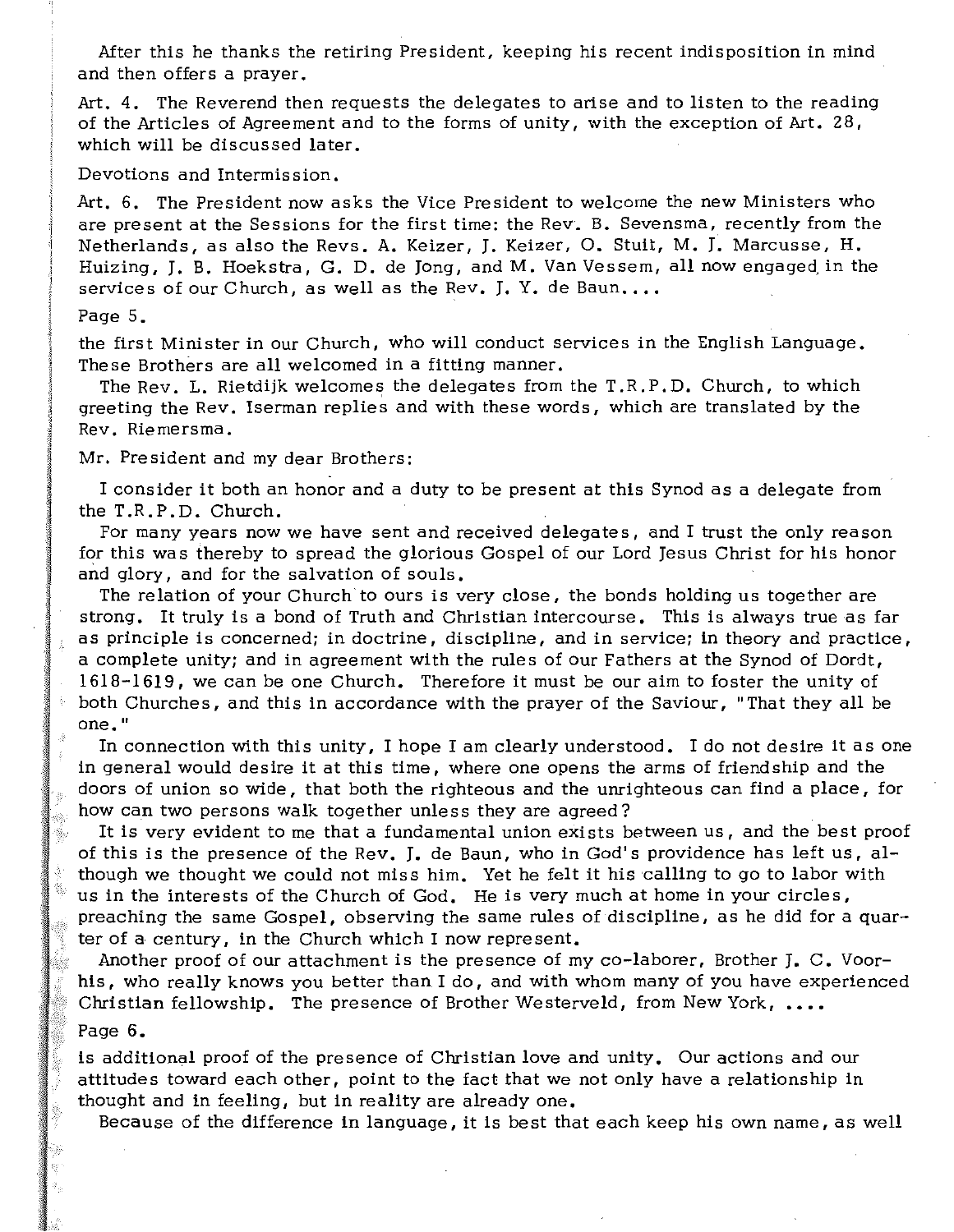as the order of worship. Notwithstanding,we wish to support you in your project of the Theological School, as well as your Home and Foreign Mission Work. Therefore,since the harvest is great and the laborers are few, let us pray and work in the strength of the Lord.

Art. 7. The Synod returns to the representation of the Rev. W.R.Sm1dt, from Rotterdam, Kansas. There was some doubt as to the authenticity of the Reverend's office as a Pastor of the Church. The Rev. Bode was requested to investigate the matter in regard to the re-instatement of the Reverend, and he reads from the Book of Minutes of Classis Iowa what had been taken down in regard to this matter.

.<br>I <del>.</del><br>I .

i<br>I

 $\mathbf{I}$ 

 $\overline{\phantom{a}}$ 

, 1

"~;>~~-:i;

Art. 8. The Assembly returns to Article 28 of the Rules of Order. It was decided that this Article should read thus: *al* The Professors of the Theological School shall be seated as delegates, with no deciding votes. *bl* Delegates from Sister Churches and guests who are members

of the Chr. Ref. Church may be permitted to give advice.

- Art. 9. Letters are read from other Churches:<br>1/ from the Synodical Committee of the Chr. Ref. Church of the<br>2/ from the Reformed Church in South Africa.<br>(For these se& the Supplements, Supp. III) Netherlands.
	-

Art. 10. A committee is appointed to consider the Protests which have been received, the Revs. Kuiper and Sevensma, and Elder De Wit, and to report on them at a later session.

Page 7.

Art. 11. Additional letters are read from those Congregations who have sent no delegates, All express regrets at their inability to send delegates and these letters are accepted.

.<br>Art. 12. The Congregation from Fulton, Illinois requests that an offering be taken by<br>Ill the Churches for the purpose of aiding then financially in their work. After information Ill the Churches for the purpose of aiding then financially in their work. After information<br>Ind advice from the brothers, it was decided to accept this request in Christian love.

Art. 13. Requests from Rotterdam, Kansas and from Sayville, N.Y. and from other Churches, lre referred to the Home Mission Board for later reports.

Art.  $14$ . The Rev.  $J.Y.$  de Baun requests the presence of the delegates at the services in  $M.S.$  Church at 8:00 P.M. on the following day. Received as information.

Art. 15. A Committee is chosen which is to review the previous Minutes for any unfinished husiness that needs further attention by the Synod. The Revs. E.v.d.Vries, W. Greve, and Elder J. Housma are chosen.

 $\blacksquare$ . 16. It is decided to exanine the Schedule of the Theological School and the Committee fulch functioned in 1886 will take care of this matter. (Committee not listed in Trans.)

Art. 17. Intermission.

"

 $18.$  The Minutes are read and approved with few corrections.

19. The Rev. W.T.Meloy, D.D. from the Presbyterian Church of Chicago, a delegate from he General Assembly of the United Presbyterian Church, id introduced by the Rev, J.Y.de **He is given permission to address the Assembly;** 

## Mr. President and My dear Brothers:

It gives me much pleasure to be here, and I am sorry not to be able to addeess you in ing language which you use; that in which you and your Children serve and worship the Lord. May I convey the Greetings from our General Assembly, and the proof of the love of our hurch. We have very much in common, differing only in small matters such as the language. form of Confession, and the Order of Worship. But we have one faith, one hope, one with the Confession, and the Order of Worship. But we have one faith, one hope, one one God, the Father of us all.  $\frac{1}{2}$  ,  $\frac{1}{2}$  ,  $\frac{1}{2}$  ,  $\frac{1}{2}$  ,  $\frac{1}{2}$  ,  $\frac{1}{2}$  ,  $\frac{1}{2}$  ,  $\frac{1}{2}$  ,  $\frac{1}{2}$  ,  $\frac{1}{2}$  ,  $\frac{1}{2}$  ,  $\frac{1}{2}$  ,  $\frac{1}{2}$  ,  $\frac{1}{2}$  ,  $\frac{1}{2}$  ,  $\frac{1}{2}$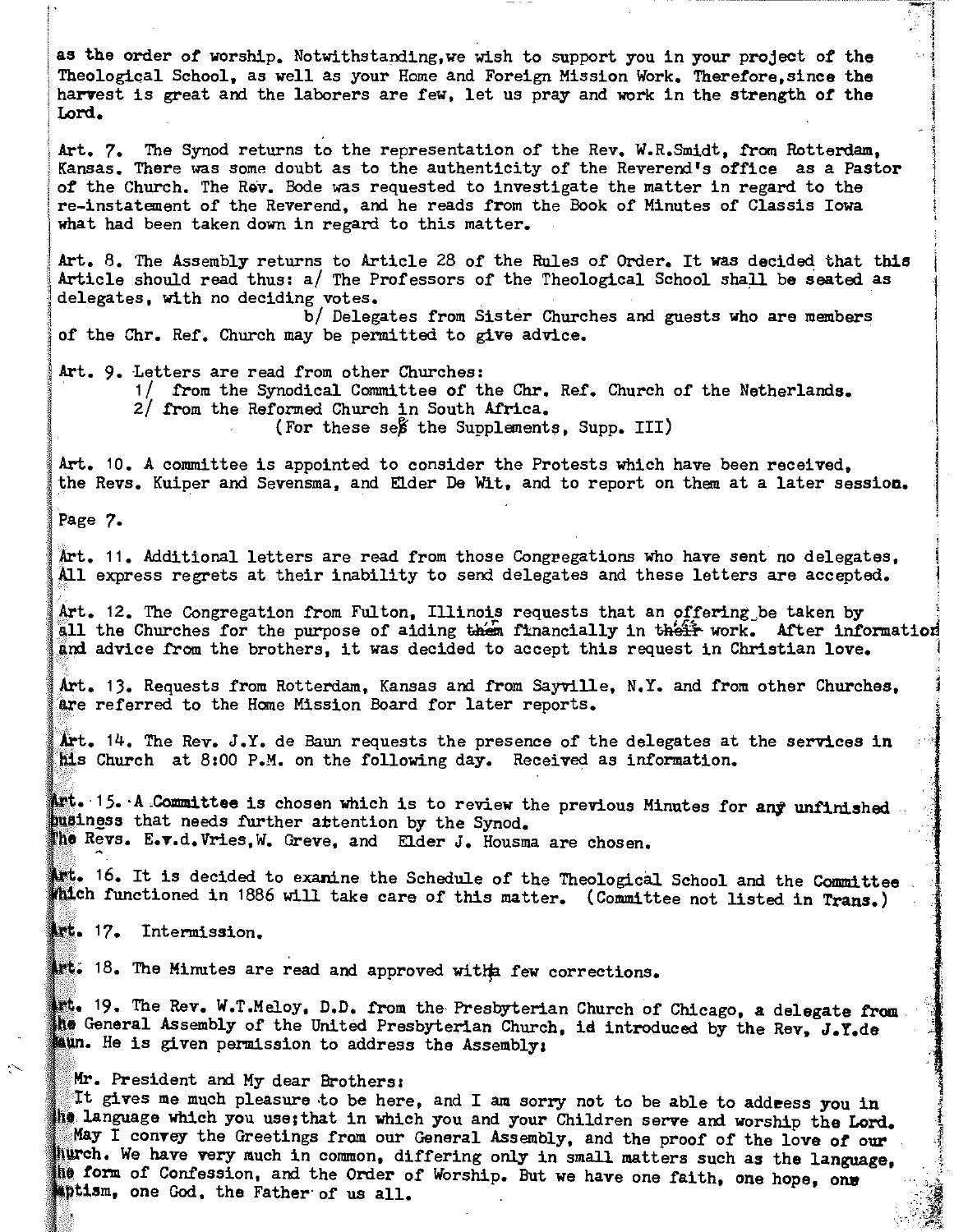I need not mention that we love the Holland people. There is such a close connection! etween Holland and Scotland. Both countries experienced the same struggle for freedom of he mind and freedom against tyranny. Westood amazed at Prince William of Orange and his eroic efforts. The history of your Church is similar to ours. As yet we are not one , and et we hope to be so speedily. The day on which that takes place shall be one of the happiest ays of our ecclesiastical existence. At first such a union will create difficulties. but in short time our descendants will stand at our grave qupholding the Truth and speaking one lanhuage.<br>We need each other. We should be one in body as we are one in principle. You oppose

 $\cdot$  1 ianakan ...<br>1

ree Masonry, as do we. You sing the Psalme; we also. You cling to the Heidelburg Catechism; have the Westminster, in essence the same.

I would gladly complete the union of these two Churches and that at once, but I have not authority to do so. Our Assembly has named a Committee for this purpose, and it asks Synod to appoint one, so that they can meet and effect the desired union.

You could refrain from the consumation of a unmon on one point and that on Church Music. ou are very friendly toward Church Music. We.....

#### lage 9.

prosed this very much formerly. Now this is all changed. Organs are now permitted in our

hurches.<br>I repeat it once more, we are so closely united that we should soon be completely so. I say this, We are not to be confused with the Presbyterian Church of America. We are old Scottish Church. *We* may have been called stragglers and accased of not being able  $k$  keep up with the streams of time. This may be true, at least we are not denying it. I also wish to mention that some of the Brethren seceded from our Church formerly, and hat over the question of Slavery. These Brothers are in the South. Now that Slavery has been bolished, and that it will never exist again, causes this reason to fall away. For the **est they are one with us, and there are many brothers on both sides who are very desirous**  $\mathbf f$  a reunion. I often think if the Associate Reformed Presbyterian  $\mathbf v$ hurch in the South. United Presbyterian Church in the middle, and your Church here in the North, were once inited, that we could fill the land from the gulf of Mexico to the Great Plains with the **Averberations of the true principles, and lay them at the feet of Christ.** 

That you may know something about the statistics of our Church, may I state this: have 10 Synids, 61 Presbyteries, 907 Congregations. 98,982 Communicants, 680 installed '1' inisters, 3580 elders, 9515 Sunday Schmol teachers, with a total of 86,460 persons attendthe Sunday Schools. The offerings in the Sunday Schools alone amounted to \$86,545.00 <sup>~</sup> for our Ministers totalled for the last year \$497,384.00 Our Church had a remark-<br>hing happen last year. Each Church fund ended the year with a favorable balance. ble thing happen last year. Each Church fund ended the year with a favorable balance.<br>'s are seeking mare workers in both our Home and Foreign Mission fields. Our Church has stually taken Egypt over for Mission endeavor. We are the only Church active in that ''' and our efforts are being blessed. We are also at work in Northern British India. here were 2045 adult baptisms, and 3995 children.<br>- I now thank you for your kind attention, and I pray the Lord for a blessing on your gather.

ng.

At the end of his address, many questions were put to the Rev. Meloy, which were answeredith candor, centering his replies on doctrine, discipline, and service. The President asks the Rev. J.Vander Werp to express our gratitude for the delegation

his Church, and for the pleasure of his presence at our Sessions. The Rev. Meloy, with a final word states that he, with our permission, will convey our to the General Assembly of the United Presbyterian Church.

# Age 10.

It is decided to appoint a Committee to meet with the Committee appointed by the United  $\overline{\phantom{a}}$ 'esbyterian Church, over a possible union of the two Churches. The Committee: Dr. G. Vos. J. Y. De Baun, Rev. L Rietdijk, Rev. G. Hemkes, Prof. G. Boer, Rev. O.Stnit.

10. The Committee for the inspection of the previous Minutes for unfinished business ...<br>morts that it has found the Minutes in excellent order, and it thue expresses its thanks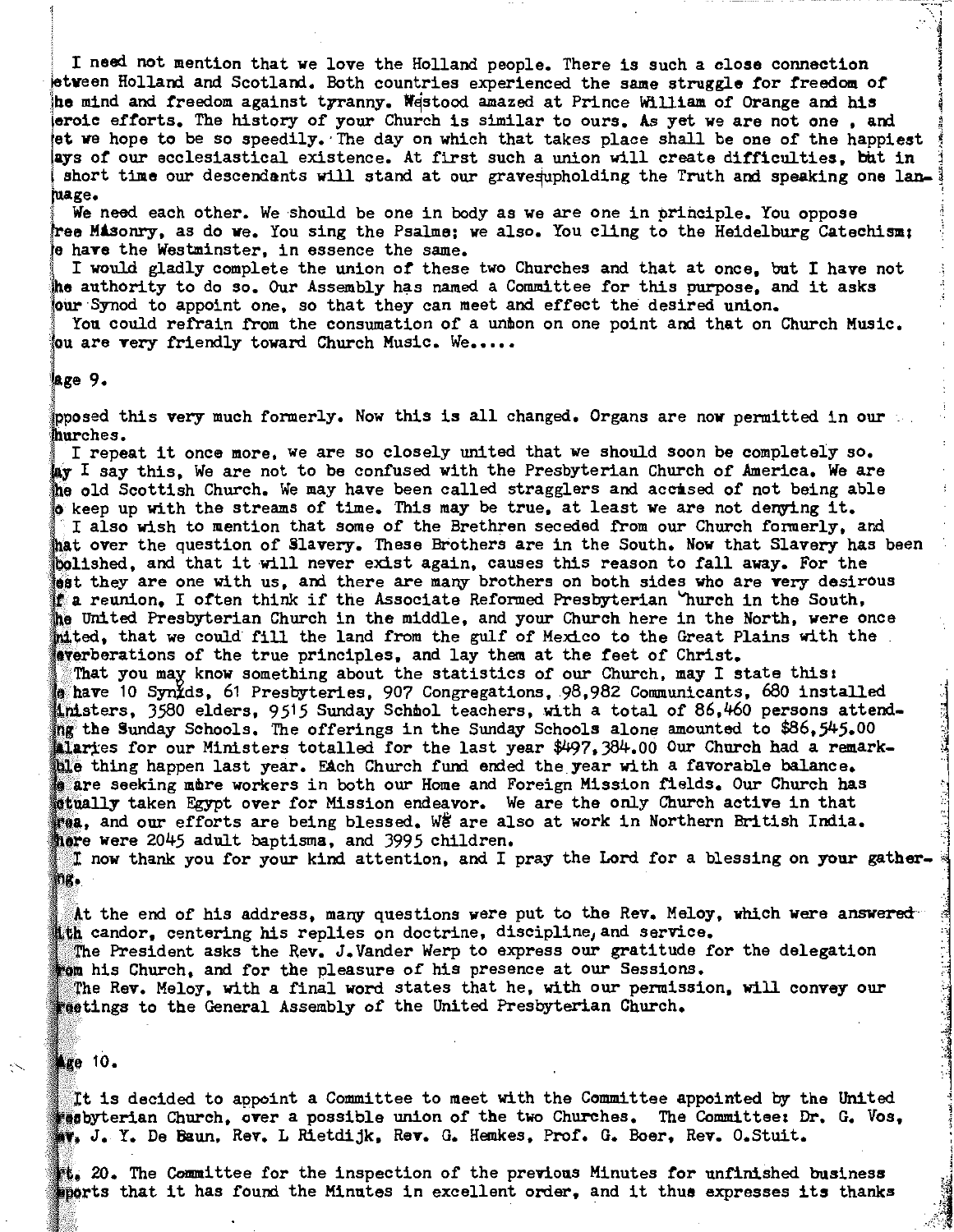to the Clerk of the previous Synod for his very good work, at the same time presenting the President with a list of Articles which need further attention.

Art 21. The matter of Home Missions is brought up before the Synod. The President surrenders his Chair to the Rev. Rietdijk, and then proceeds to give the report of the Home Mission Committee, and after that the Treasurer's Report of Home Mission Fund. Both reports are accepted by the Committee. The Rev. Rietdijk, President, pro tem, thanks the Reverend for his report, which is found in Supplement II, at the end of the Minutes.

The REv. J. MArcusse now reports on his work. He states that he had not considered a forma report necessary at this time, since the Consistories reported regularly thru the medium of our Church publication, the "Wechter! But during the two years that he had serviced thirteen Congregations, omitting the enumeration of those in whose churches he 'had served only for one service. House visitation had included 345 families, and approximately 225 persons, young and old, were brought into the Church, either by confession or baptism. He also stated, that all.the congregations which he had contacted had more or less a chance for growth. There should be more work among these Congregations. In some instances, conversio were apparent. I have been present in person at the organization of one CRU gradion, and eleven new Congregations have been added to the Church since the work was begun. The Consisto ies have stated the above facts in the "WAchter" and how the work has been carried on. I shall keeo silent.

The President thanks the Rev. Marcusse for his report, and expresses his appreciation for the progress that has been made. It is a cause for much joy to the Synod that he has found strungth and enjoyment in his work, and their wish is that the blessing of the Lord be on the continuation of his work and on the Reverend in performing it.

Art. 22. It is proposed that members of the Home Mission Board be chosen at this time, and also that the Classis Grand RApids be divided into two Classes.

PAge 11.

The Congregations of 1st and 2nd Muskegon, 1st and 2nd Spring Lake, Grand Haven, Montague, New Era, Fremont Center, Rishland, Vogel Center, will become Classis Muskegon, and those Congregations remaining will constitute Classis Grand Rapids.

Art. 23. The Treasurer of the Bible Distribution Fund reports that he has received the sum of \$28.79 for this purpose during the year. He shall forward this amount to the Netherlands.

24. In regard to a preachimg service during the Sessions of Synod by the minister most recently arrived from the Netherlands, this task now falls upon the REv. S.B. Sevensma. He will do so on the following Tuesday evening in the Church where the Sessions are being held.

Art. 25. The question is put to the Synod if another Yerrbook is desired and the Synod answer the affirmative. as this is now the custom.

26. The Committee in regard to English Services, Article 49, Acts of 1866, reports that it was unable to do anything, since the apointee asked for a year's delay in acceptthe call. This seemed too long a period for delay for the Committee, and they approached various Consistories on this matter who advised them to go to the Classes.

Devotions and an intermission.

Art. 27. The various Classes, now in session in the afternoon, now appoint the Committee members for the Home Mission Committees, according to Art. 43 of the Acts of 1886. members chosen are not of importance to the Translation, and thus are omitted.

Page 12.

Art. 28. Two gentlemen present themselves as delegates from the particular Synod of the Reformed Church in Chicago, the Revs. H. Vander Ploeg and P. Lepeltak, and they present a letter to our Synod. It is decided to appoint a Committee to trear with these delegates. The Revs. Kuiper, Smidt, and Douwstra, will act on this Committee and these Brothers are sxcused so that they may begin their Committee work.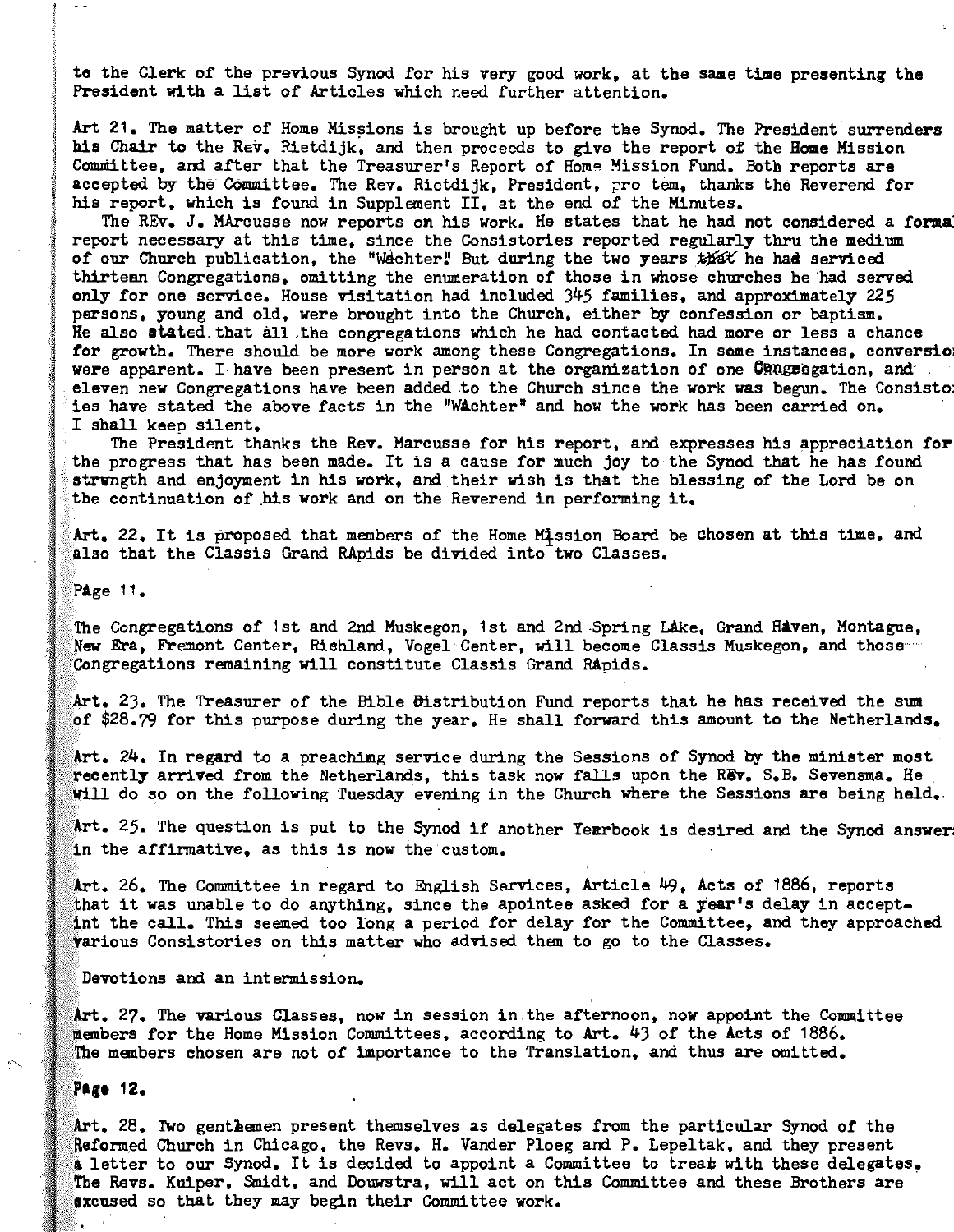Art. 29. Article SO, Synod 1886. Choosing a third Professor for our Theological School, The Curators report: We have completed our Mandate, we have called Dr. Vos; he was given an extension, has accepted the Ca1l, and he is now present.

Now the decision is, as a result of a motion by the Curators:

1/ that the Rev. Vos shall be ordained as a Minister, and that this ordination shall be the duty of Classis Grand Rapids, with the assistance of Classes Holland and Muskegon. 2/ The Curators wi1l see to the insta1lation of the Reverend *Vos* as a Professor of the

Theological School,

3/ to place him on the same footing with the other Professors,

4/ the instruction in the English language is lrft to to judgment *ot* the Curators.

Art. 30. Treasurers of the various funds are appointed: The Rev. Noordewier will continue to function as the General Treasurer; Elder P. Heyboer, as\_Comptroller; Elder Gelock, as Treasurer *ot* the Student and the Emeritus Funds, with Elder S.S.Postma as alternate for Elder Gelock.

Art. 31. Appointments to the Synodical Committee: The Revs. J.H. Vos and W.H.Frieling have ended their terms on the Committee, and the latter asks not to be reappointed. A vote shows the Revs. J.H.Vos and L.J.Hulst to be the new Committee members.

Page 13.

Art. 32. Elder K.Lahuis, being indisposed, asks to be excused from the Sessions. This is granted and his alternate will replace him.

Art. 33. The Committee on Protests, Art. 10. now reports:

1/ The first protest deals with the members of the first Muskegon Church. This protest hinges on a protest by the Reverend Hoeksema, which was not taken care of before his departure. The members would gladly see that the Rev. Hoeksema withdraw his protest, since by so doing the protest of the members would be voided, and that the members be admonished t to live in peace.

The Synod accepts this, and if now requests the Rev. Hoeksema to withdraw his protest. that the peace of the Church may be preserved.

The Reverend replies that he had left no protest behind in Muskegon, but rather a matter of unfinished business. "My interference would not foster peace in this matter, nor change the conditions which prevail in Muskegon, and thus I can retract nothing."

2/ A request for Emeritation is entered by the Revs. J.Stadt, and W.Coelingh. The Committee would rather have the Synod refer this to a committee to be chosen to give consideration th this request. A Committee is chosen.

3/ Concerning a protest from a certain H. Langhout at Le Mars over the refusal of the Con sistory of the Cincinnati Church to grant him and his family a certificate of Membership that Church to the LaMars Church. The Committee requests more information on this from the Rev. Frieling

After the information is obtained from various parties, it is decided that the Consistory of Cincinnati must give the protestant a release, valid from the time he left the Church and even during the period of difficulty.

34. Because of the expense of the Synodical Sessions, it is proposed that the manner *ot*  delegation be changed. The Assembly, however decides for the time being, to remain by the present method. It is time for intermission.

Friday, June 15. There are a few changes in the delegates.

Page 14.

Art. 35. The Minutes of the previous session are read and approved.

36. The Agenda, Art. 57,'Synod 1886. If the bringing of corpses into the Churches for funeral services, is a minor matter, has the Consistory not the right to refuse such a practic if in its own judgment it considers a refusal the best thing to do? The decision: The Consistory has the right in this matter.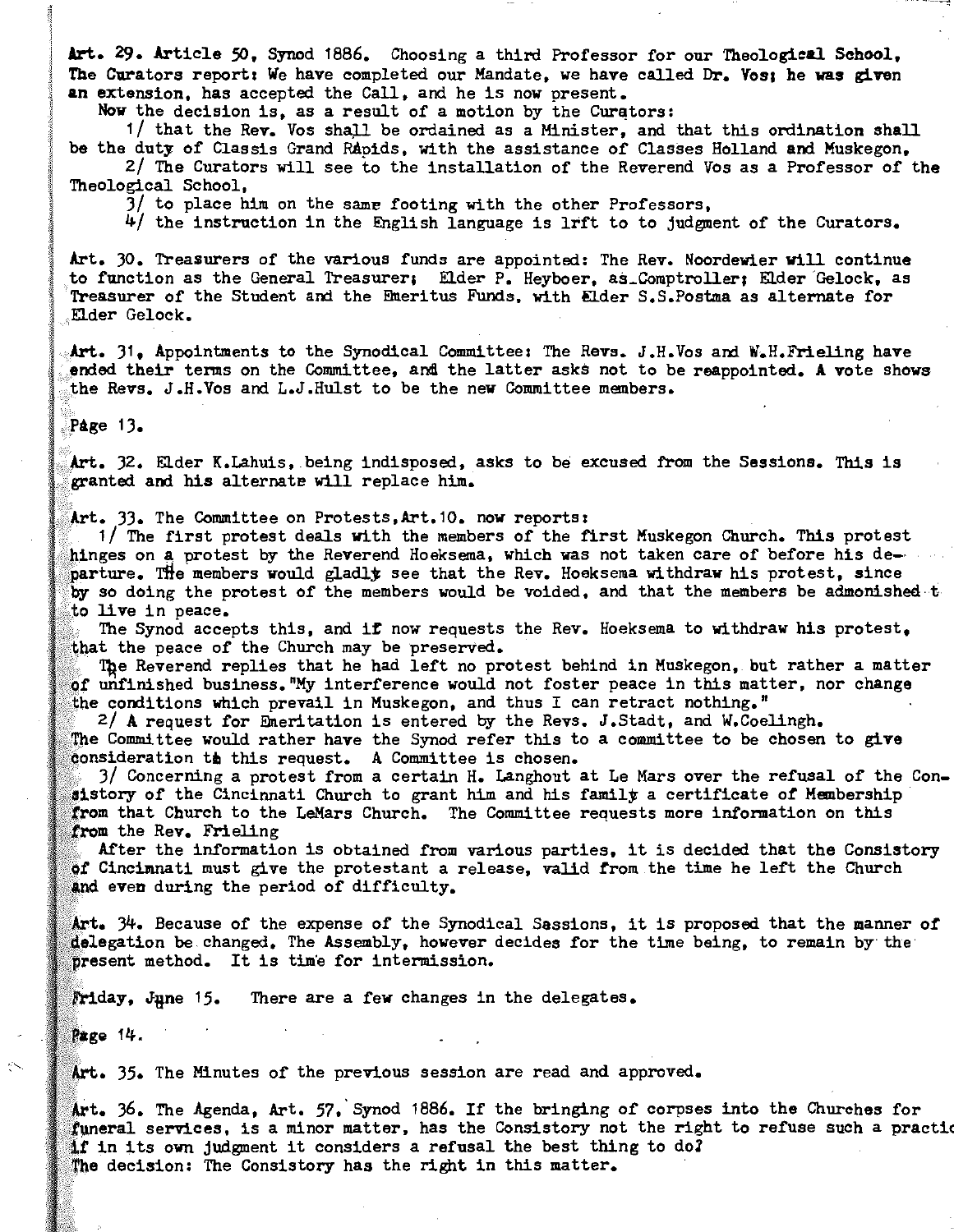37. The General Treasurer submits a n invoice to the Synod amounting to \$1000.00 the expenses connected with the Synodical Sessions. It also lists the amount each ingregation is to pay.

 $t$ . 38. The report of the Heathen Missions is given for which see Supplement II. This port weighty, and full of valuable suggestions is accepted by the Synod, and the Assembly eides to discuss Foreign Mission matters at once.

Elder  $J.A.Pefjster$  leads the Synod in a word of prayer. The duty of the Treasurer is. an end, as he requests a release from his task, and the Synod prepares to appoint a immittee of three ministers and two elders, who are to function as the Heathen Mission • The Committee and the alternates are chosen.

 $kg$ e 15.

avotions and Intermission.

40. The committee which was chosen to meet with~ the Reformed Ministers present at the issions, (Art. 28) now reports. The Rev. H. Vander Ploeg, the chairman, takes the floor and **kplains** the reasons for the Committees presence. The proposal is as follows: That both, inominations in their ecclesiastical life respect each other, and where we are not yet one the question is whether we shall ever be one again,nevertheless we live under one roficial cof, and therefore should not be too "churchy" and pay more attention to funds for the cause of the Kingdom. Especially in the organization of new Congregations are attention should be paid to the question whether a community can support two Churches. Censure of both denominations should be recognized by each,likewise a co\_operation in atters pertaining to the Kingdom of our Lord.

Brother Lepeltak now adds a few remarks, and then our Committee speaks: It is stated that its can be done without the violation of any principles on our part, but with us, our Minciples are thus at stake, and therefore we can not grant this request.

The Committee now advises that this reply be given: The Synod judges that the request of particular Synod of the Reformed Church cannot be sanctioned, but will make it a point int in all field work, all reason shall be taken into account, and as to Church censure, n accepting Church members, after a proper hearing, the rights of both Churches shall be **Mapected.** Signed: The Comm. Kuiper, Douwstra.

ther a discussion and after the delegates have been heard on this again, the report is septed and approved.

a result of the foregoing, the following is decided: The SYnod of the Holland Christian aformed Church speaks out in this as her firm conviction, that those who, with us, share in conviction of Christ of God, and and hace access to his throne, have a claim to esteem, and acknowledge it in such a way; that we from the heart encourage all attempts. **follo** closer ecclesiastical approach, and that it be a constant prayer that our God unite **All which should be united. Yet in our opinion, there can be no thought of a union or of**  $p$ eperation, as long as our brothers remain .....

 $Mg0 16$ 

Reformed Church, and thus we earnestly request that they bring it to the Lord in thay er, that he may give them the courage and the self denial to throw of their yoke. is mandated to place a copy of this in the "Wachter" and to forward copies **publication to the Holland Classes of the Reformed Church.** 

41. The report of the Treasurer of the Dollar Fund states that there is \$1683.14 in the , and that the audit found this to be correct. The Rev. Rietdijk asks to be relieved his task as treasurer of· this fund and the Rev. Riemersma is chosen.

 $\mathbb{H}_\bullet$  42. The Synod adjourns until Monday morning, when the first Session will begin at 8:00 A..

 $\mathbb{H}$  43. The roll call of delegates takes place and some changed in delegqtes are noted.

 $\mathbf{H}_\bullet$   $\mathbf{\mathsf{44}_\bullet}$  The Synod has received a communication from Orange City, from the Rev. Guelker,  $\mathbf{\mathsf{R}}$  which he explaind the reason for his absence. He was obliged to go to Europe for reasons thealth, causing an extended absence from his Congregation, and an indefinite Convalescence.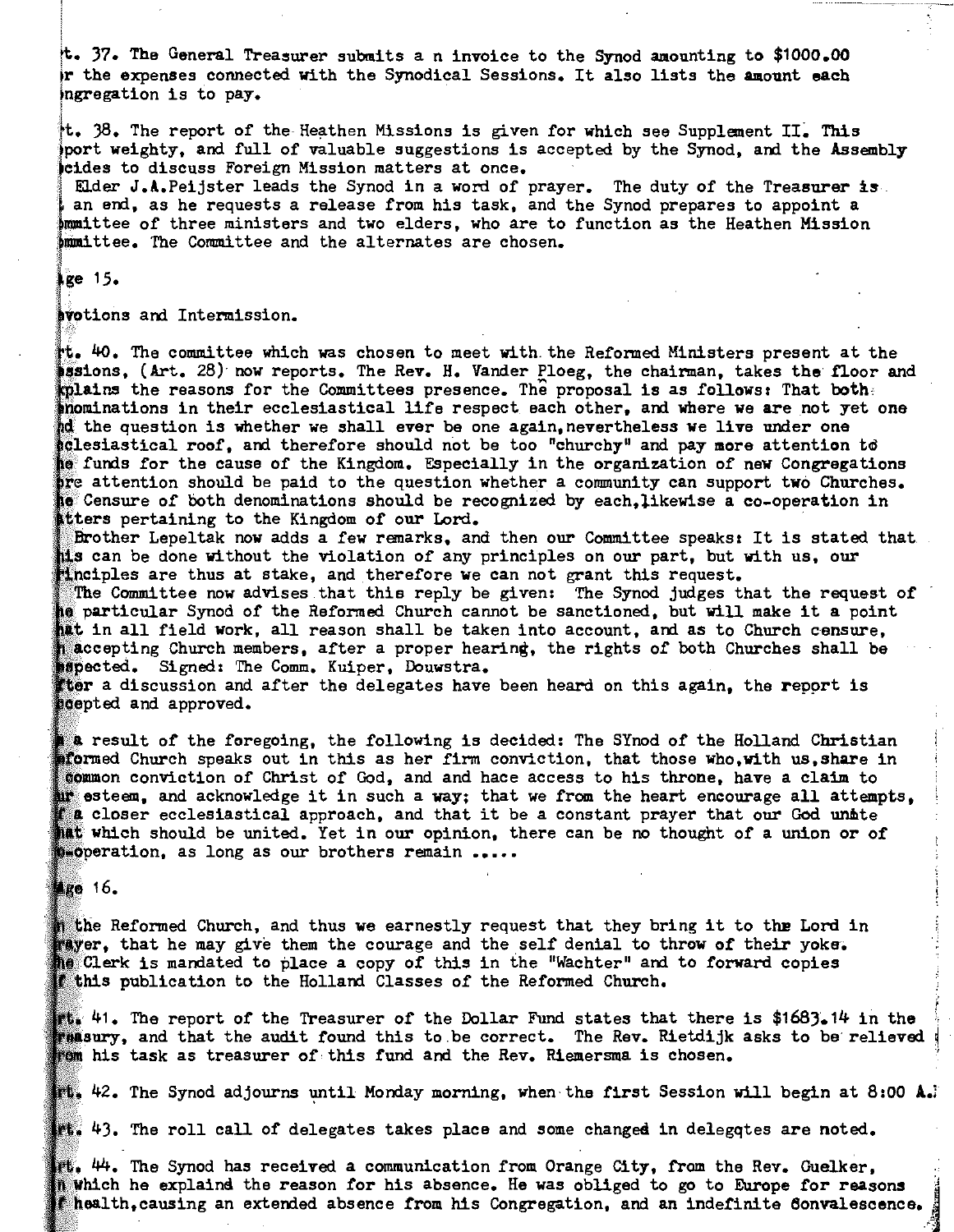hile he was in the Netherlands, he was mandated by the old Reformed Church in Germany b represent it at our Synod, and to speak in behalf of their Theological School. He asks hat the Rev. W.R.Smidt speak for him. his is accepted as information.

age 17.

The East St. Congregation requests the Synod to petition the City officials hd asks them to refrain from using the Street as a thorofare for a train to Sherman St. hd Reeds Lake. The Synod will petition the city.

tt. 46. The Minutes of the Friday Sessions are read and approved.

t. 47. The Report of the Synodical Committee is up for discussion. (See Art. 38) It ontains a communication regarding a Diepering Langereis.

The Rev. Rietdijk explains that there is at P terson a Free Holland Reformed Church which Church the above mentioned person is a Minister, and after hearing all the . only the mentioned person is a Minister, and after hearing all the . on this, it is decided to permit Classis Hudson to treat with the Reve his Congregation, observing the rules of Church Order in all their dealing with them.

 $\,$  48. In connection with a proposed objection that by the acceptance of Art. 28 of the ales of Order(See 8b, of the Acts of this Synod)the delegates of the T.R.P.D. Church and  $d$  be deprived of what was previously given them, namely the right of a deciding vote; is decided:  $1/$  to remain with Art. 5. Synod of 1886, which gives the Brothers that right. 2/ to mandate Classis Hudson to complete the union with Classis Hackensack

800n as possible.

 $\mathbb{M}_*$   $49$ . The delegates from South Holland thank the Synod for the offering taken for their pngregation.

50. From the report of the Synodical Committee, the Classis Iowa informs the Synod hat it is not prepared with the Formulas of Unity nor the liturgy for the German Congregaon. Various sections have been prepared, but it requests that a more oualified group the work in hand, which has been begun and bring it to a sucessful conclusion.

**Age 18.** 

 $\tilde{\phantom{a}}$ 

as Synod appoints a Committee to complete the work and to submit it to the Synod upon is completion of the task.

,1. Concerning the correspondence with other Churches, The Rev. Smidt refers to the atter of the Rev. Guelker(Art. 44) and he proposes that it would be both appropriate and<br>medient. for the existence of the Theological School of the 61d Reformed Church in Germany Well as a necessity if it received our support.

 $\mathbb R$ he REv. Vos then announces that the sum of \$366.19 has been collected for this purpose ince the last Session of the Synod in 1886. The Synod now recommends that another offerig be taken by the Churches for this purpose.

Miarim and devotions.

 $\mathbb{F}_2$ , The Committee on Emeritation reports: (Art. 33) To grant the Rev. W. Coelingh his emeritation with honor and with an annual stipend 00.00 for the remaining years of his life.

 $\mathbb Z$ / To grant emeritation to the Rev. J. Stadt with honor and in addition an annual **Eigend of \$200.00, until the following Session of Synod, with a request that the Home EXALOR** Committee care for any unpaid salary, which matter they dared not decide, but  $\bullet$  to the discretion of the Synod. The Comm:  $v.d.$  Bosch and Fles. This report is accepted, and it was decided to pay the Rev. Stadt the amount of  $$50.00$ the Home Mission Treasury, for which the Classis Iowa holds itself responsible.

A request from Classis Iowa: The Synod emoower the Home Mission Committee to act **astiately** in case of a Classical request for financial assistance. Accepted.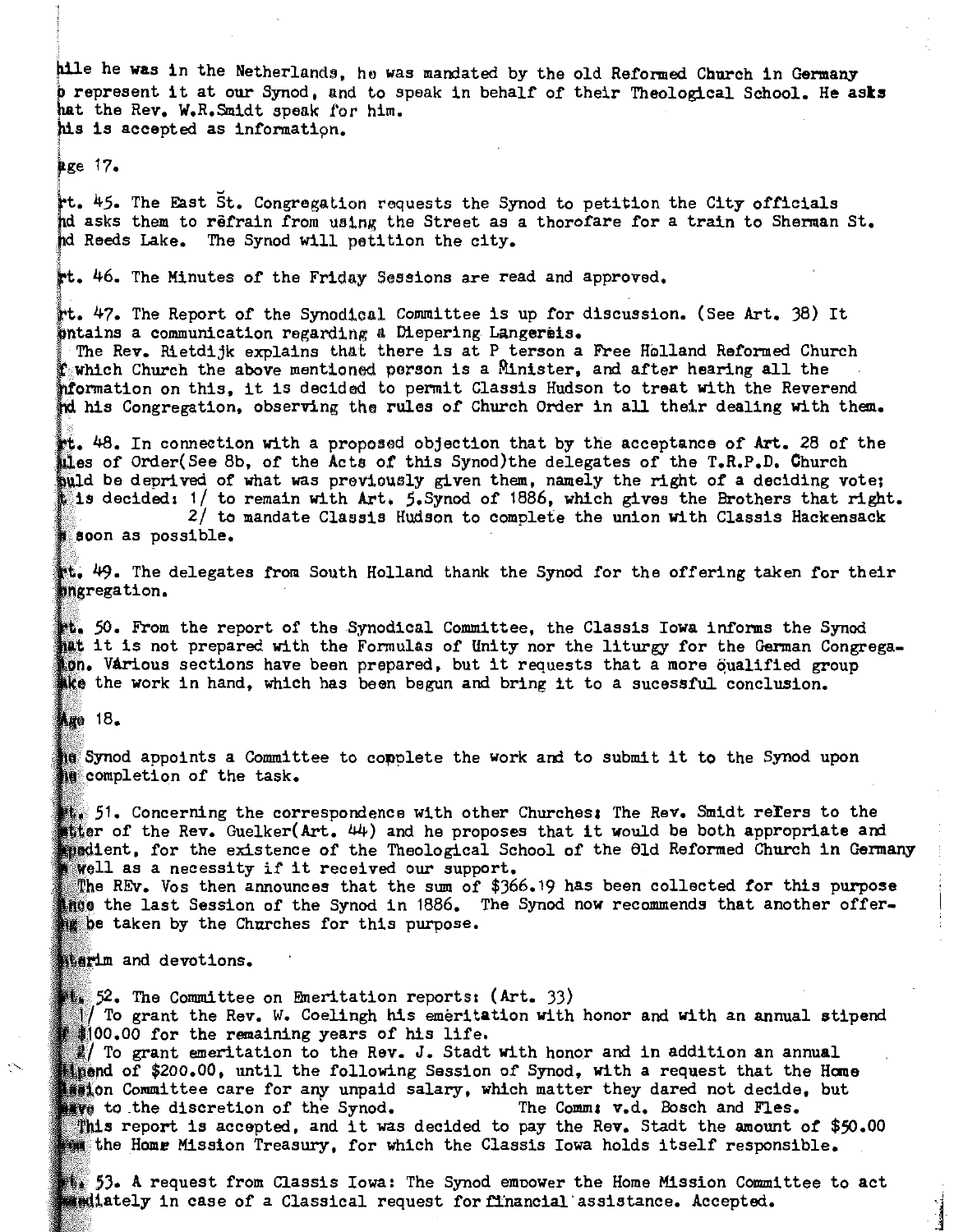Page 19. Art. 54. A problem in discipline: Classis Grand Rapids asks how to deal with members if they as members of a union. are barred from one place in the Church, but accepted in another?l Classis is referred to Art. 90, Acts 1886. Art. 55. At a request of Classis Illinois to change Art. 90, of the Acts of 1886, Synod decides to leave it as it is. 56. The Ninth Street Church in Holland. Mich. Asks Synod's opinion on the organization known as the "Grand Army of the Republic" Synod again refers them to Art. 90; Acts 1886. Art. 57. Baptism:1The question is asked if a Consistory may accept anyone as a member of the Churchwho denies and opposes infant Baptism. The answer is in the negative. 2. A second question: How to deal with Church members who for reasons of donscience. are afraid to bring their children to be baptized? The answer: Such parents must be instructed in all Meekness, and also be warned, and if this does not produce the desired effect, then the proper steps should be taken.  $\mathbf{M}$ t. 58. An objection from the Second Church in Grand Haven, concerning Art. 56 of the General Rules of the Church: The Church judges that if a member under censure cancels his membership in the Church, it can do no more in his case. The Synod decides to leave this Article as it is. Art. 59. The Minutes of the Sessions on Monday are read and, with a few improvements, are are approved.  $P_{\text{AGE}}$  20. Art. 60. The Report of the Home Mission Committee is read and accepted. The Home Mission Committee brings to the Synod's attention the following: Point  $1/$  The following Congregationa are listed for Church help in the amounts of  $$50,00$ to \$200.00. (Churches are not important in the translation) The support of the Churches mentioned is sanctioned by the Synod. South Holland and ~.e,ra\_am, Kansas will each receive *\$150.00.* Rotterdam will receive the amount requested for period of two years, and Richland will receive \$200.00 when she follows the advice of **Ref** Classis in regard to the Church building.  $\frac{\text{Point 21}}{\text{Concerning the Calling of a second Missouri Paster, the Committee taking into}$ acount the present status of the treasury, wannot be encouraged to advise this; and yet  $\mathbf{u}_0$  the other hand, recognizing the great need for same, it decides to sanction such a step, **it would save much travelling expense.** This suggestion is accepted by the Synod and it is decided that the person to be called 18 capable of preaching in both Dutch and English. Therefore, the Home Mission Committee will make a Nomination, which is to be presented to the Synod on the following day, so that a choice may be made. Point  $3/$  Concerning a statement in the Agenda: "That a Missionary pastor shall not be  $i$ illed while he is functioning as a Miss. Pastor! The Committee advises: The Synod shall dewhich whether a Miss. Pastor should not be called during his period of work, by any Congregaundess extraordinary circumstances and previous considerations are taken into account. The decision: It is decided that neither a Congregation nor a Missionary Pastor be curtail $m$  in this matter.  $P_{ABC}$  21.  $\mathbf{I}_{\mathbf{S}}$ , 61 It is proposed that the Home Mission Committee place the Seminary students in the **Fellowing Churches for summer work.** 

1. Friesland. Overiesel, Platt Creek

2. Charles Mix, Oak. New Holland, Douglas County,

3. Pipestone. Reiderland, Prinsburg, Minn.

**Mis is accepted.**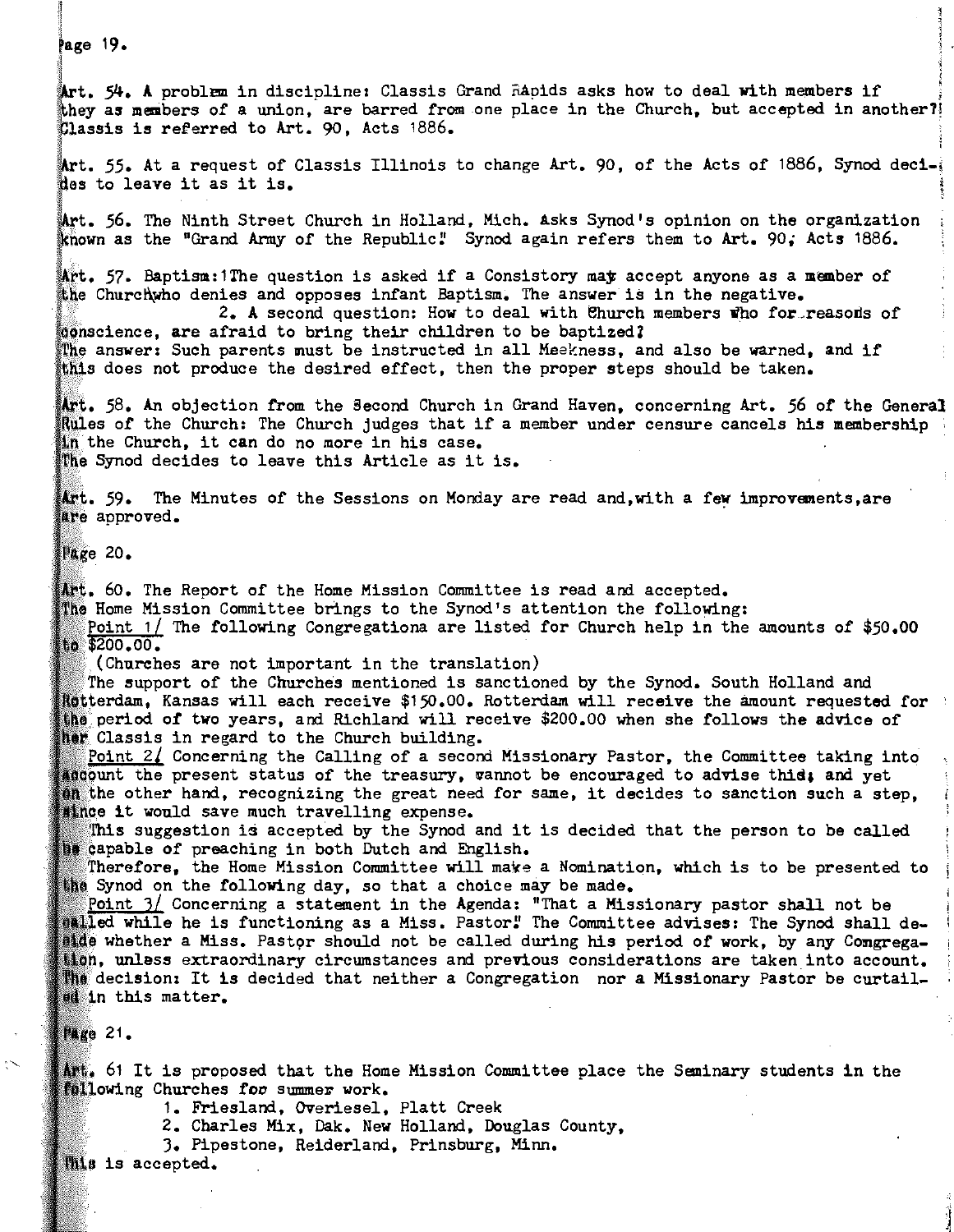Art 62. Agenda, IV. The Theological School: The Synod will outline a three- year course for -<br>the Seminary, and include in this, that no student may be permitted to take charge of worship services, before he enters the second year of Seminary work. Ihis is satisfactory and the Professors are to give the students freedom in this matter.

- - --- - -- - -- ------------.\_.\_---------------

63. The Synod will decide by what- rules Churches are to abide in the case *of* students caadidates who wish to preach in our Churches, who have not studied at our School, nor taken the Examinations. The Synod: Such persons are referred to the Classis of the Church in which the student desires to preach.

 $\mathbb I$ ntermission.

Art. 64. The Heathen Mission Committee gives its report, and the Committee states that it has formulated a set of rules and the desire is that the Synod pass judgment on this. This Constitution-id-read to the Synod-and it receives the sanction of the Synod. See Supplement  $\texttt{ITrfor}$  the entire Constitution.

Art. 65. A Mr. J. Kruidenier has presented a letter to the Synod, in which he expresses a atrong desire to become a Missionary, and he asks if the Synod cannot find a way to send him to Egypt, and under the support of the Church, and when there to labor in conjunction with the United Presbyterian Church

Page 22. After a prolonged discussion on this, it was decided;

1/ Our Church can scarcely support its own Mission field, and it shall attempt to find a Mission area in this country, as per the Constitution of the Heathen **Mission Committee.** 

2/ To persuade Mr. Kruidenier very strongly to consider a field in this sountry.

Art. 66. Agenda, 6, as follows: The Synod make a new ruling for the E.B.P.Fund,  $t.e.$ Classis alone or two Classes combined, having one fund. A Committee from this set-up **Will issue invitations to young men to prepare for the Ministry, and from those who apply** auttable applicants be chosen to take the preliminary examinations in Grand Rapids. This  $t$ an be the rule in all Classes. This is accepted and a Committee is chosen to work out a  $\pi$ planof operation, and to report on this later before the Synod.

Art. 67. Agenda,VII.2. A request: The Synod reconsider Art. 108. Acts 1886 and give **sarnest consideration to Christian Education.** 

The Rev. Kuiper reports on the progress in Holland, Mich, and the Rev. Ekster, on the progress Grand RApids has made. The last report states that no suitable religious Readers have been found, and as far as can be ascertained, the Sanders"Readers and Spellers" And the Wilson "Readers" seemed to be the best under the circumstances. ledided: To approve the above named publications as most suitable, and to stir up the

**polland population at the present time to control the Schools and to insist on Bible reading** in them.

the Synod adjourns.

Wednesday, June 20.

**Mago 23.** 

 $\blacksquare$  68. The Rev. Hulst reports to the SYnod that the Rev. Professor A. Brummelkamp, of the **Hatherlands has passed away.** 

The Synod decides to express its sympathy with the following resolution:

Since the Synod of the Holland Christian Reformed Church, assembled in Grand Rapids. **in** the thirteenth of June, and the days following, that

 $\mathbb{I}/$  Father Brummelkamp has passed on to his eternal rest, prepared for God's people,  $2/$  And since Father Brummelkamp was one of the leaders of the Mother Church, from the Reformed Organization.

 $3/$  ans since this Father served the Church for 54 years, 34 of which were used in ifaining the youthful ministers, and that by his passing, a "Mighty one in Israel has **fillen**, the Synod has thus decided: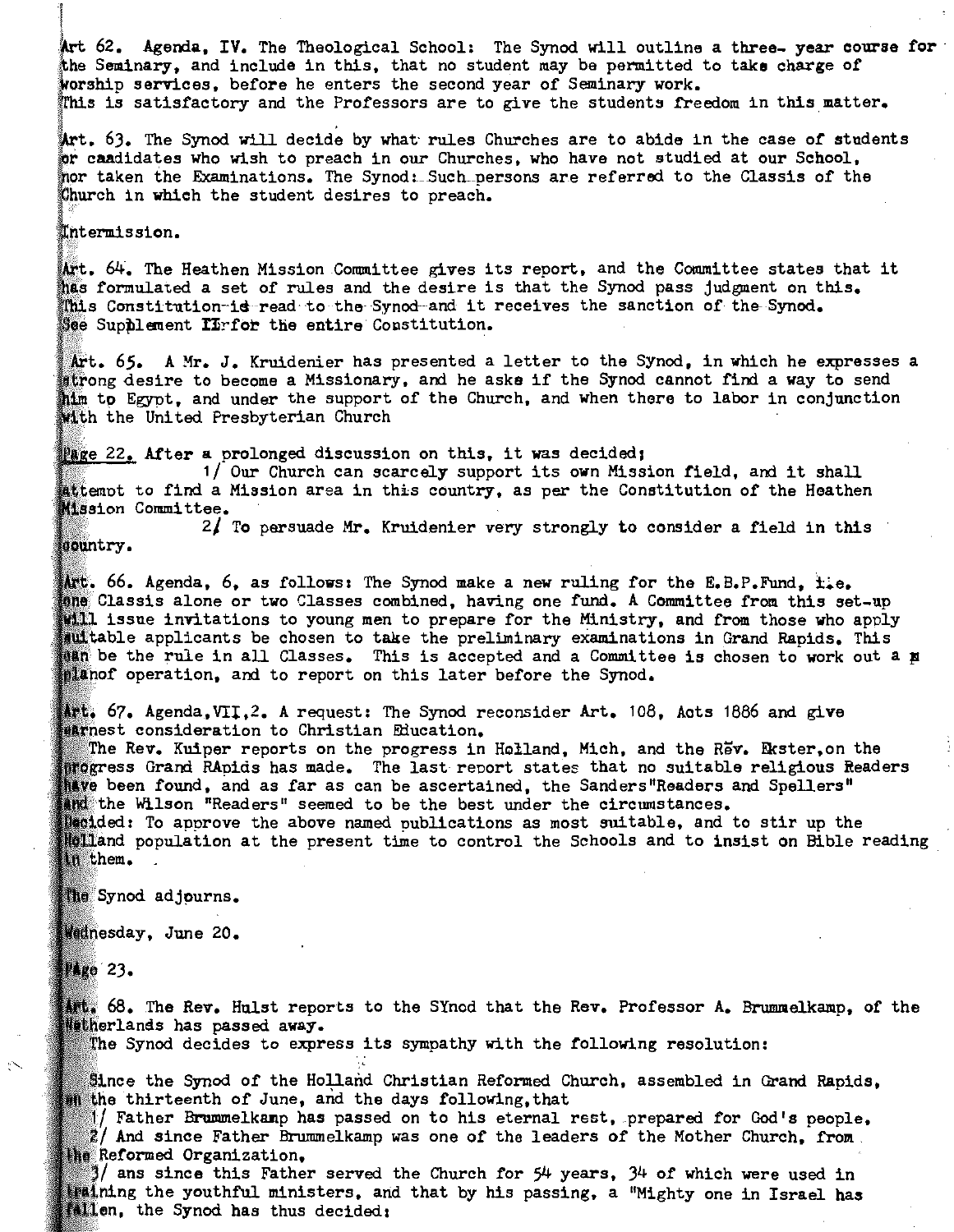1/That they as representatives of the Holland Christian Reformed Church, along with the Mother Church in the Netherlands, and with the children of the deceased, take part in this  $_{loss.}$ 

2/ That the expression of our grief be taken up in the "Wachter" and a copy be sent to the grieving relatives, and that in addition both the "Trumpet" and the "Call" be requested to insert the expressions of sympathy in their publications.

Art. 69. The Minutes of the Sessions of Tuesday are read and accepted.

Art. 70. Concerning the keeping of the Sabbath Day, and doing necessary labor on that day. it is decided to add nothing to the Church Order of Dordt, Art, 76, or to Art. 6, of the General Regulations.

Art. 71. The Committee on Home Missions reports on the nominations it has made: The Rova. Bode, Groeneveld, and Van Vessum, and the Committee proposes that one of these be chosen. The Rev. Groeneveld states that for various reasons he must withdraw his name, and he thus declines.

Page  $24$ .

The Assembly accepts this and the Committee is given a ten minute respite to place another name on the nomination. The name of the Rev. J. Guelker is chosen to fill out the tric. and the nominees depart for the time being as the Synod goes into executive session. Dach candidate is discussed and after a prayer is offered a vote is taken. The Rev. Van Vessum is chosen. The call of the R<sup>ri</sup>v. Van Vessum is referred to the Home Mission Committee which is informed to choose and call a Missionary Pastor as soon as possible.

Art. 72. Agenda VII.6. A request: The Synod decide to cancel Articles 60.61, of the General Regulations, concerning the matter of who is to answer the questions asked at Baptism. and if baptized Members be accepted.

The decision: This is not to be changed for the time being.

腰は。73。Agenda VII。6. The Synod will investigate the case of Mr. J.J.Dragt, an Elder from the Church at Borcula, who desires to be examined according to Article 8 of the Church Order.

Since Brother Dragt is not present, this matter is referred to Classis Holland.

Art. 74. Intermission.

Alt. 75. The Report on the Theological School.

to the Synod of the Holland Chr. Ref. Church, held at Grand Rapids. June 13, 1888.

Menorable Brothers: In a spirit of meekness, we wish to inform you that during the past than, the School has again blessed by the Lord.

**MARO 25.** 

 $\sum$ 

Our student population numbered 21 during the School year, all of whom remained in reed physical condition, and this included the FAculty also; so that instruction in all. subjects could be carried on without interruption.

Student Colijn, who had prepared to take his final examinations in Latin and Greek, wis suddenly called home, because of illness there. Nevertheless he wishes to resume his **Brk** in September.

Besides the instruction in the usual subjects, the teaching of English Grammar and **inglish Literature were added to the Course, thru the efforts of the Synod, and the Instruction by the Rev. De Baun.** 

One of our younger students, forced to leave because of youthful exuberance, etc. Was eminatated after a confession of guilt, at the beginning of the year, and his prospects are **Fary favorable.** 

Three students are prepared to take examinations in Theology. Section B. and if they We successful, will be eligible for calls.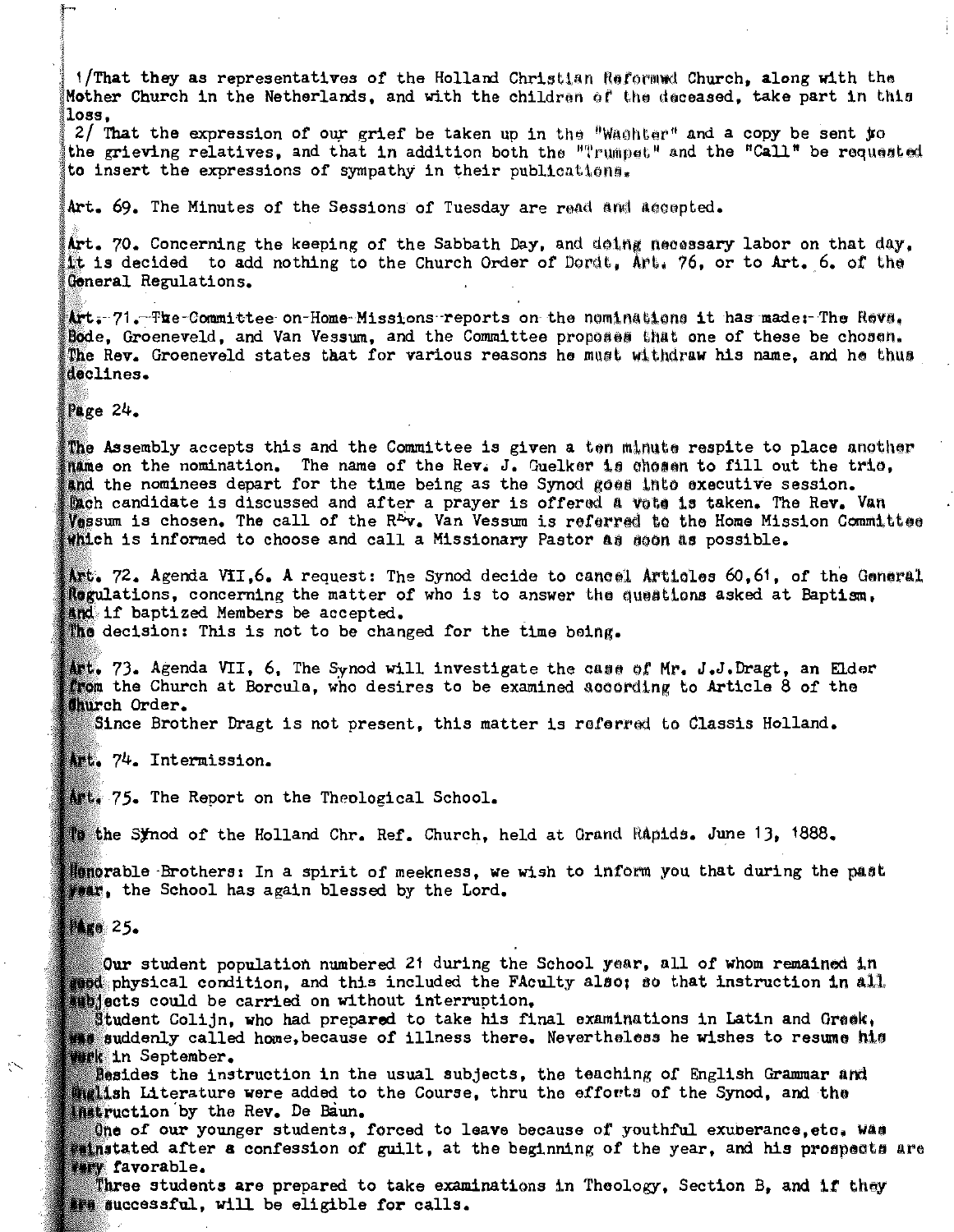One student desired to take part of his examinations in Section B, and after that transfer to Xenia, Ohio, to the Theological Seminary of the United Presbyterian Church, so that upon the completion of his work there may be able to preach in the English Language. Then he plans to return here, complete his work, take his final examinations, and entertain a Call from our Church.

In addition there are four students who desire to be examined under Section A, three who desire to take their final Examinations under Section A. Then there are three others who can complete some of their subjects under Section A.

The School was also pleased to receive both books and money for the Library, and these were needed badly.

When Students come to the Theological Schools in Germany or in Campen, they not only. posses a knowledge of the German Language, but the whole knowledge of German research is at their command; but when students come to our Theological School, then all that knowledge is foreign to them since they do not know the German Language. Therefore, two years ago, we began to instruct students in German, in addition to our regular subjects, from which they received both much banefit and enjoyment. Now however we wish Synod to stipulate two periods of German in the Curriculum....

Page 26.

And the more so since the opportunity for this has increased by the addition of a third Professor.

We end our report with gratitude to you, and we also thank you at this time for your Yours affectionately. confidence in us.

Professors: De Boer, Hemkes, De Baun.

This report is approved and accepted by the Synod, and it thanks the Professors for their untiring efforts.

Art. 76. The Rev. J.C.Voorhis, from the T.R.P.D.Chruch asks if it is possible to accept stidents from their Church, since according to a previous decision, there would be instruction in English by the third Professor. This matter is referred to the Curators.

Art. 77. At the request from the Brothers from the T.R.P.D.Church, Agenda VII, 13 is brought up for discussion, and Brother Voorhis motions that the Sunday School Lessons in the **Wachter"** be printed in both English and Dutch.

The Decision: Brother Voorhis will write the Lessons in English and then send them on to the Rev. Prof. Boer, who wil check them and translate them in to Dutch and then have them printed.

 $\Delta$ rt. 78. Agenda: The Synod define the rights and the duties of the Classical Committee. Answer: The Committee carries out the orders entrusted to it by the Classis.

Art. 79. The Spring St. Church enters a protest against Classis Grand Rapids, in regard to the organization of the Fourth Holland Chr. Ref. Church, (English speaking) After a discussion of this: The Synod judges that in the organization of this Church, the good prder was not observed, but considering the circumstances in which it was dene, the Synod

**Page 27.** 

 $\sim$ 

will recognize the organization, and it requests Spring St. and other Congregations to transfer Certificates of Membership to this Church in a proper way, and as is denoting the other Churches.

Art. 80 The Synod, upon being informed of the departure of the Brothers from Classia Mackensack, now gives these Brothers the floor, and they express their happiness and trust in the fact that the Synod with painstaking zeal upheld the Truth, and that beth in Theory and in Practice. They sincerely hoped that the union between us and them would **ilght soon be done away.** 

The Rev. De Baun answers to theremarks by the Brothers, and he wishes then "Codeped" and he asks that each pray for the other, and that all join in the common struggle for the one and only true Doctrine, once delivered to the Saints.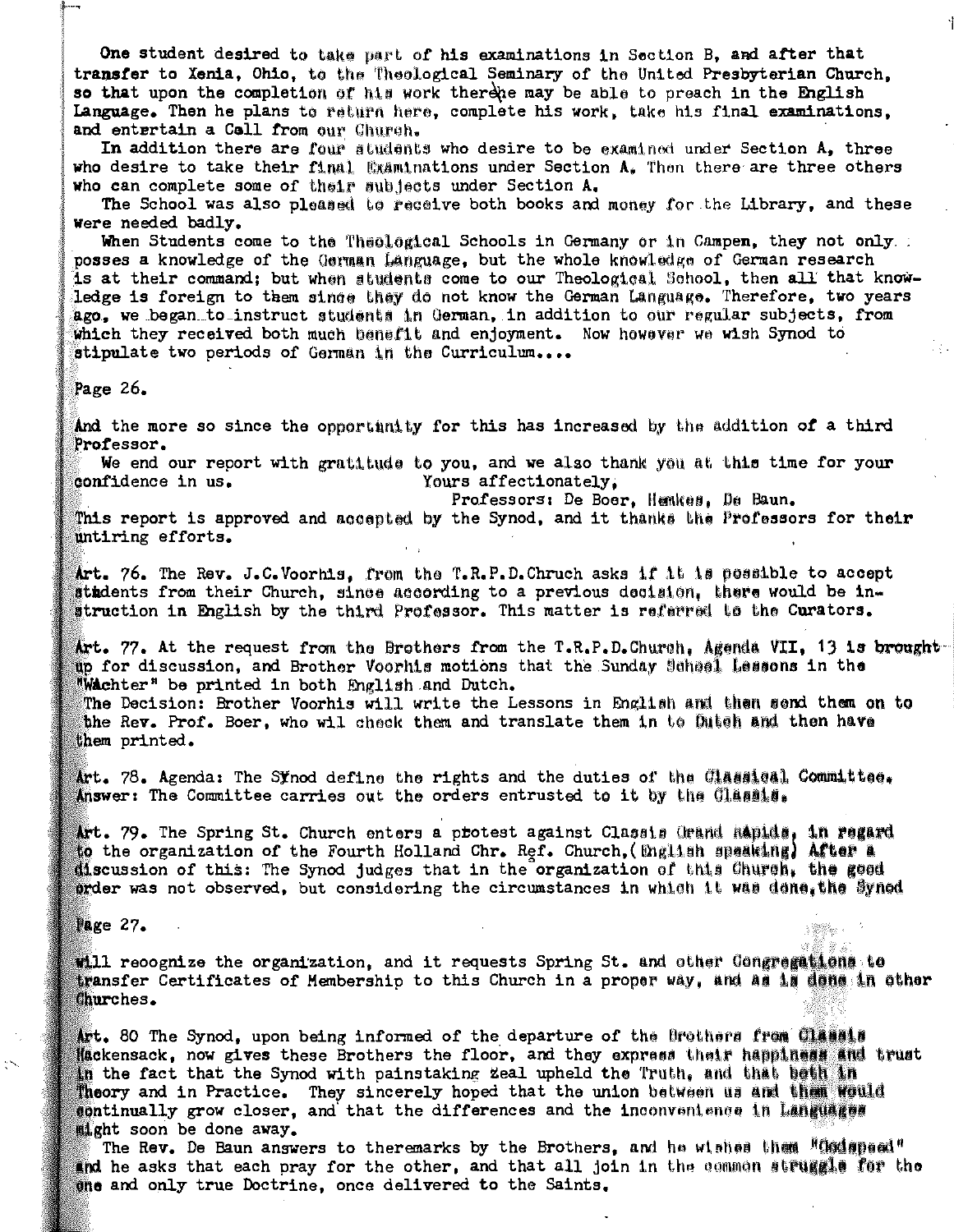Art. 81. It os decided to print forms for Letters of Transfer and for Mandates at the expense of the General Fund. The Revs. Bos, Sevensma, and Elder Van Zanten will report on this at tomorrow's Sessions.

Art'. 82. Adjournment

Thursday, June 21,

Art. 8). The Minutes are read and accepted.

Art. 84 Agenda, Point VII, 17. It reads: The Synod mend one or two delegates to the Synod of the Chr. Ref. Church in the Netherlands, where important matters are to be discussed. We shauld continue to enjoy the communion af the Saints with the Mother Church.

This is sanctioned by the Synod and it appoints the Rev. Bos, who plans to go to the Netherlands during the summer, to be the official delegate from our Church. He will be given a Mandate and power to act on behalf of the Syned.

Page  $28.$ 

The Reverend Bos is given \$50.00 toward his trip. The Viee President and the Clerk will see to it that the necessary papers are prepared.

Art. 85. The Synod state what the Church boundaries should be: It is well nigh impossible to set the boundaries of a Church. in connection with their location, so that all disagreements can be settled. And where problems exist, let them be settled by persons in authority.

Art. 86. The Committee on the regulation of the E.B.P. Aund reports: Rev. Boer,  $P$ res. I Rev. Vos, Clerk. They advise:

 $1/$  All the present students supported by the E.B.P. Fund are to be under the jurisdiction of Classes Holland, Grand Rapids, and Muskegon.

 $2/$  Classis Hudson will decide at its first Classical Secation, whether it will support one of the present students, or whether it will work in co-operation with the three above named Classes.

 $3/$  Classis Illinois and Classis Iowa will each work independently, and at the earliest opportunity will invite interested persons to apply for permission to take the entrance EXaminations as the others do.

 $4/$  Three or four Classes will now receive for those students whom the now support;

a) All the balance above \$1000.00 in the Dollar Fund.

b) all the monies now on hand.

c) The offerings held in the Classes for this Fund.

d) All the monies returned to this fund by those who borrowed from the Fund. 5/ This arrangement shall remain in effect until all tho present students who reoeive  $\texttt{support, have completed their studies,}$  unless a decision by the Synod should change it.

This is accepted and approved.

Art. 87. A sample form for the Certification of Membership is read and approved, and  $00,000$  copies will be printed. A form for Mandates is also approved, and 1000. copies of these are to be printed. The Committee will function in the printing and the distri-Bution of same according to the membership of the Churches. Each Church will receive the same number of blank forms of the Mandates.

Page 29.

 $\delta$ rt. 88. The "Wachter" is brought up for discussion. The Business MAnager reports of the llinances. Receipts are \$1526.00, distributions, \$ 1509.89. There is a small obligation amount-\$100.00, and \$2000.00 in arrears in subscriptions. Two plans are discussed for inareasing the size of the publication. This matter is discussed. The decision: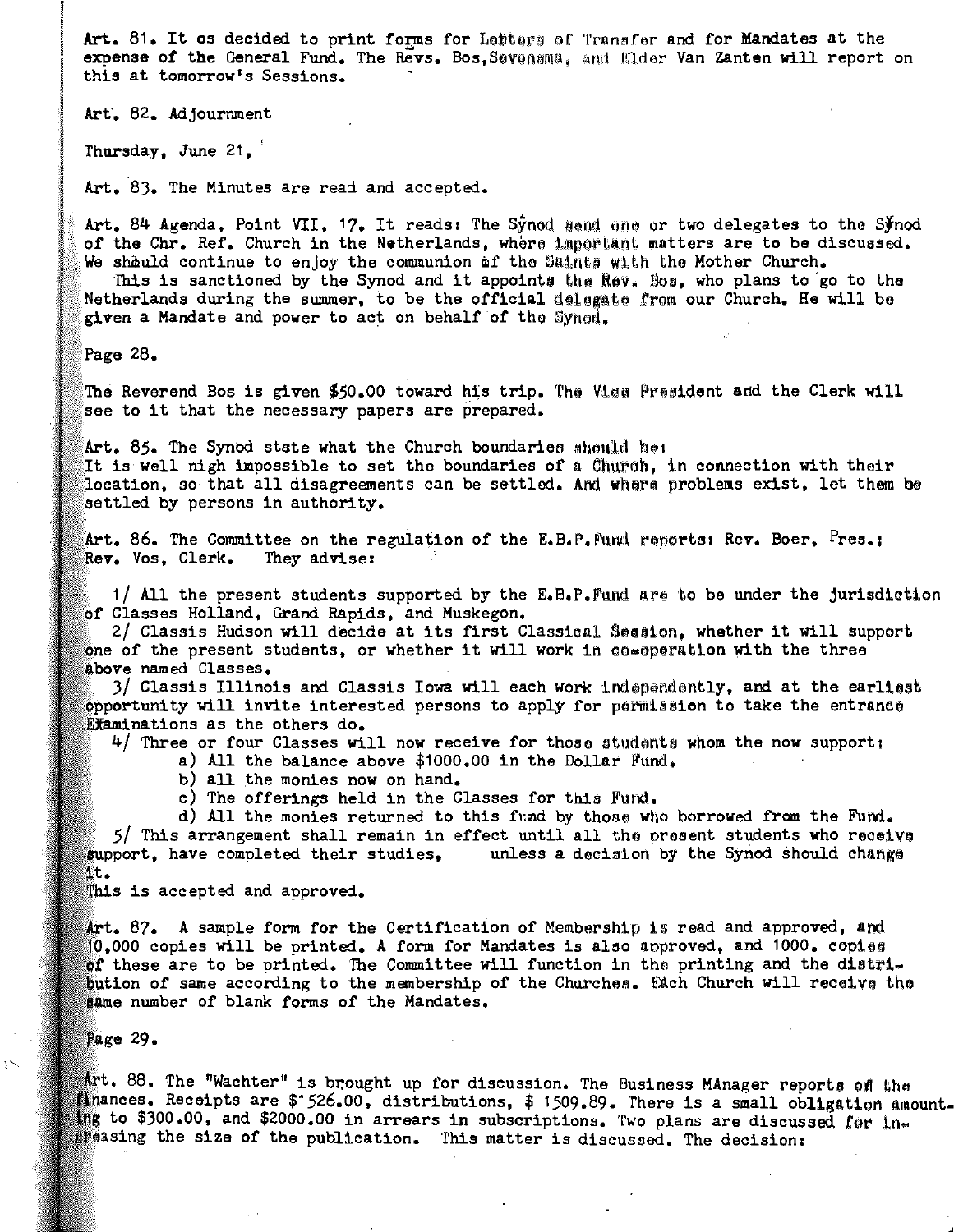. Increase the size of the publication.

. The size shall be that of the Grand Rapids "Standard".

. Professor Boer and the Curators will be responsible for the publication.

. The entire matter of publication will be under the nontrol of the Theological Faculty ind the Curators.

art. 89. The Committee appointed to take care of the frotonts reports;

1/ A communication is received from a member of the thurch of Kalamazoo asking the Synod Lothat; the Consistory of the Kalamazoo Church diract a communication to the Consistory of the Grand Rapids Church, so that they may come to falamayoo to investigate certain matters which need attention. The Committee advisss that this be done. This is done. 2/ A communication from three Church members of the thurch at Muskegon, in which they stated that they saw an article in the "Standard" in which it was decided (which showed that the Synod had acted wrongly) the protest of Nev. Heskasma be not discussed, but that the wrong in this connection which should have been munished was not. Your Committee notes however that Classis Grand Rapids had dealt with this matter at Muskegon, and understood that ill things were in order, and that both parties rested in the matter. Therefore the Committee advises the Synod to remain by its former decision and hat to recountder the matter.

#### $\mathbb{P}$ age 30.

 $3/$  A protest was received from a Church member. Whe realisers a complaint about a Certficate of Membership, with added remarks, a matter which diasals Grand Rapids had already mansidered. The Committee accepted the decision of the **Classial** Committee. After a discussio if this. it comes to light that the protesting party had semathing slas in mind, and that hat marter had not been discussed by the Classis as yet. This brother is directed to go to the Classis.

4/ Concerning a brother accused of perjury, which prevet to be false, after a thorough investigation, although he had refrained from telling all the truth in the matter. The Committee decides, although the party refrained from telling the whole truth, he was not guilty of perjury because of thet and certainly not in the matter under discusseon ind thus the Synod can accept the decision of the Committed of the same, and also of the ionsistory. After more light on this matter, it was assessed.

#### intermission.

**Att. 90. With an eye to the expense of Railroad travel for deleminary, Ministers, and for** Missionary Pastors, the Secretary contacts various Railread Companies to see that<br>a) Delegates get permission to ride at half fare.

b) Missionaries ride free.

c) Students going to their Summer Charges ride at half fars.

this is accepted.

191. It is decided that the Treasurers of the various E. H. Funda bring in thair ments to the Treasurer of the School, Brother Gelock.

92. Choosing Trustees for the School.

- a) the retiring members are all chosen to serve again. Elder Gelock, the Revs. Kuiper, Vos, Post.
	-

b) Curators: The retiring members are reappointed, the Haves Vas, Fast. t is also decided that those Curators whose terms of offles sanite in 1990, sarve until he next Synod convenes.

## **Made 31.**

##### 93. A new Committee is appointed for the Emeritus Muni, Naider, Vaning Warn, Galook.

**解释: 94. Committees not having Constitutions are mandated to formulate manus. And then Minit them to the Curators and the Trustees of the School.** 

#1, 95. Brothers Riemersma, Rietdijk, and Beeuwkes are to dunvay the treating of the **Mind to Classis Hackensack.** 

206. The Committee appointed to arrange the Paalm-Hook, Farma of anters in the Liturgy the German Linguage now report: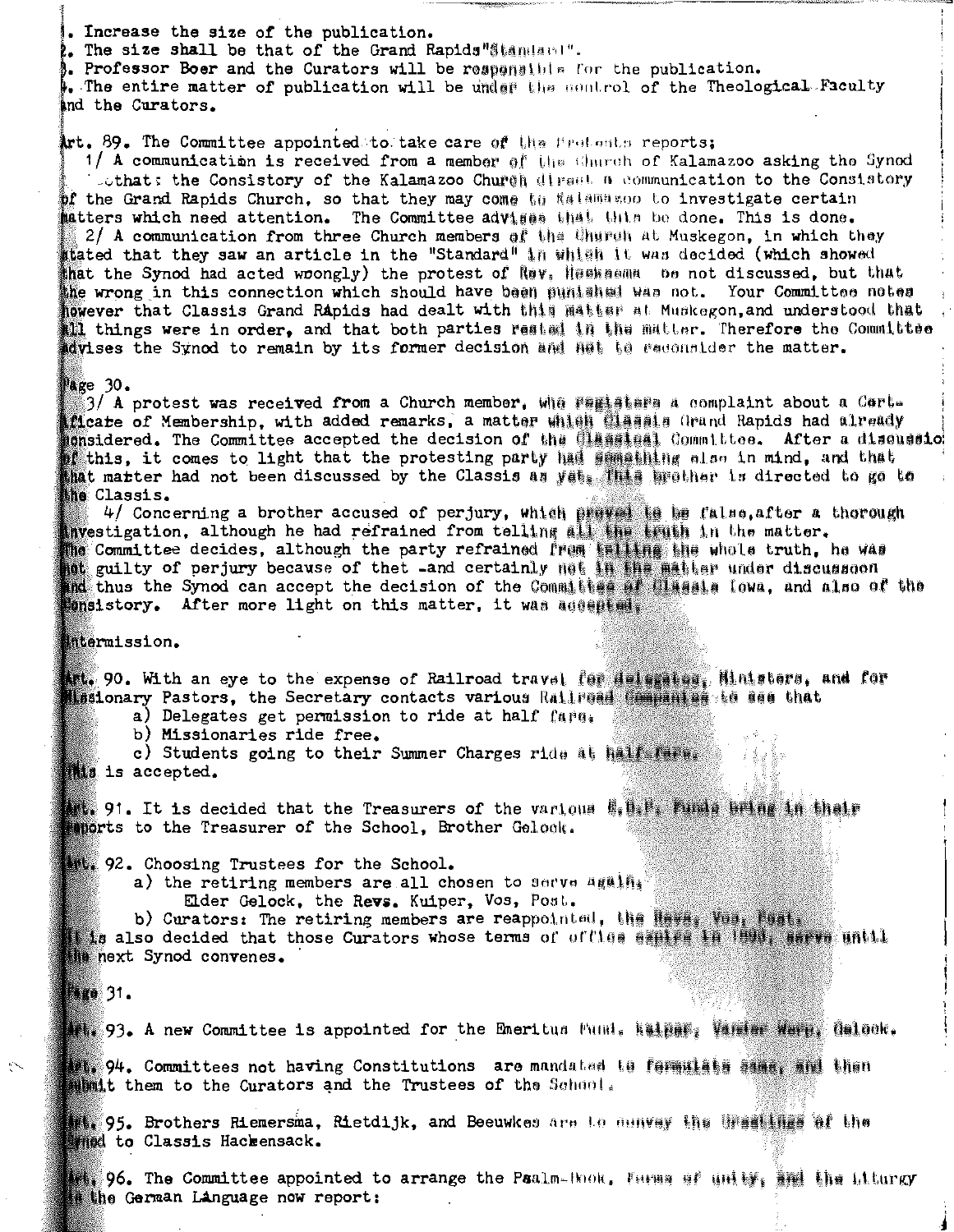1/ They have begun their work but have not completed it.

2/ That all the material that the Committee has revised, i.e. the Formula for Baptism, the Form for the installation for Elders and deacons, has been altered to conform with those used in our Churches in the Holland Language.

3/ The Committee advises the Synod to concur with what the Rov. Plesscher now uses at the bresent time.

The Committee reports that it would like to continue with its work and to report again at the next Session of Synod. This is accepted.

Art. 97. Since the General Treasury in in the "red" and almes some of the Congregations have failed to make their contributions; the Classical Ungrampondents are reminded to take care of this matter, and send their funds on to the Rev. Neardewler.

Art. 98. The Minutes are read and accepted. and the Syned adjourns until 1890.

Art. 99. The President addresses the Synod:

Wy dear Brothers:

May I at this time thank you for the trust you have placed in me in choosing me as your President over these sessions now completed. This has given me much enjoyment, when one considers how difficult it is to control a large group of paraena. We have worked in peace for seven long days, although we differ in character, insight, and desires, My work was accomplished in weakness but it was, pevertheless tolerated by you. My thanks to the Faculty for their good and timely advise when things seemed to be at a standatill. The Committee redeives my thanks for their efforts and the carefully worked sut reports to the Synod. We request Brother Vos and the other brothers in the eity. If all as our messengers and to convey to all who made our stay here most enjoyable our heartfalt thanks. I am also indebted to this Synod for appointing me as a delegate to the Hither Church in the Netherlands feel very unsuited for that task; support me with your prayers, even while I am enroute. the Lord make us faithful to his great Truth.

May the blessing of the Lord rest upon all the Brothers. Delamines, May he bring you afely back to your dear ones, and your earthly dwellings, and any home to the heaven-W mansions. We are still a small group. But the Lord has seattered us. He will strengthen that which is weak. Therefore, let us work in his strength.

After the other officers of the Synod are thanked for their afforts, the Vice-President lakes the floor, and he on behalf of the Synod expresses their thanks to him, and promises that his journey will be a matter of the prayers of all and the synad wishes him well on its journey. The President now closes the Meeting with prayer and the delegates depart,

Signed: The Officers, (The Rav.) Bos, Pres.

Noordewier,  $V_{\bar{x}}P_{\bar{x}}$ Schut, Clark Post, Asst, Clark,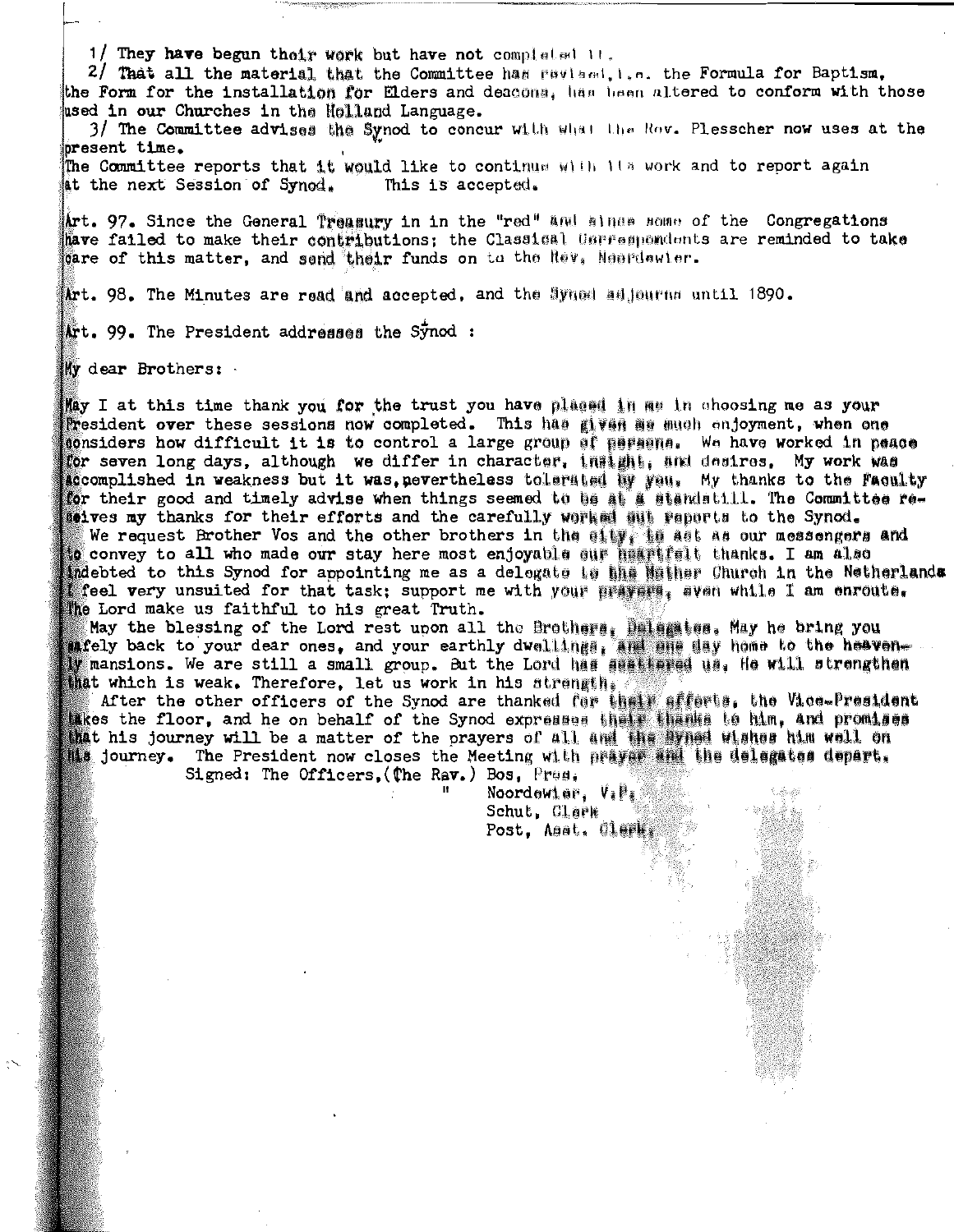#### Supplement I.

The Report of the Synodical Committee.

Honored Brothers:

The Synodical Committee is very pleased to present a short report concerning its work since the last session of the Synod.

The Rev. Frieleng acted as President, the Rev. Kulper as the Assistant, with the Rev. Vos às the Clerk.

The first task of the Committee was the appointment of the Rov. Drukker and Elder Beeuwkes as delegates to the T.R.P.D.Church, in the East. which thank they gladly undertook, and for their request for instructions they were referred to  $A \cap B$  of the General Regulations.

On October 27, 1886, we received a request from South Holland, Ill. asking that an offering might be taken in the Churches for their Church, mines in the departure of the Rev. Meinders, they had lost their Church also. Without financial assistance, they would be unable to rebuild. Since the need for this was very apparent, many of the Churches did this very willingly.

On December 13, 1886, the Committee received a communication from the Rev. Tempel concerning a request that the Committee make its decision known on the status of the Rev.  $\mathbb R$ . Smidt, who had left our Congregation some time before and had now been reinstated. This was done by Classis Iowa. The question was whather he might be placed on a nomination for a call. The Committee replied that it would be pleased to see the Reverend's name on trio for a call, for in this matter the Church thus speaks through its Synod.

 $Page 34.$ 

 $\mathbb{R}$  judges that the Reverend has given offense to the whele Church by his recent departure, and that by his reacceptance, the Church can express a need, and thus speak out concerning the previously binding privileges.

On March 4, 1887 an opportunity was given us to judge a Carman Book of Psalms:

1/ No remarks can be made concerning the rhyming of the Paalma. They are accirate and san be used very nicely in the German Congregations.

2/ With the Formularies however, the decision was stherwiser

a) they are incomplete and the matter of discipling is entirely lacking.

b) there are omissions in the Formulary of Bantism, and changes have been made thich our Church could not tolerate.

Our opinion therefore is that that the use of these as they are found in the back of the German Psalm Books, are not to be recommended; and that we request all the Consistories  $\blacksquare$  the German Churches to conduct all their services according to the Reformed Church Order, tust as it occurs in all of our Holland Christian Reformed Churches. The use of the German language merits no changes. If the necessary formularies are lasking, then those in use in the Reformed Churches in the Netherlands, and those used by us hare in America, should be terally translated and with consent of the Classis be used from now on. Later they should ave Synod ical approval, and then inserted in the German Paalm Books.

And likewise the 37 Articles of the Confession and thome of Dordt, so that our German frothers become acomainted with them, and they become a part of the Church.

If it is possible to begin this work tentatively, a distinct service would be performed the Synod, and thus these matters could be speedily completed,

In July, 1887, we received a communication from the Committee of Classis Hudson, asking to deal with the Rev. Diepering Langereis, who came from the Netherlands and now serves a Pastor in a Paterson, N.J. Church. It is his wish to join the Christian Reformed Church ting with the entire Congregation. This is the answer:

Dear Brothers:

We received your communication concerning the Rev. D. Langerais. It is rather difficult advise you in this matter, since we know very little concerning the man or the Congregation, and since we have not received the information which Brother Rietdijk was to send on **With**, since the Reverend was unable to attend the Menting.

**Mage 35.** 

the ppinion is however that there should be no hurry in accepting him and his Congregation the our Church. An effort should be made to get all the information on the Rev. Langereis the Netherlands, where we hear that he was a momber of the Chr. Ref. Church..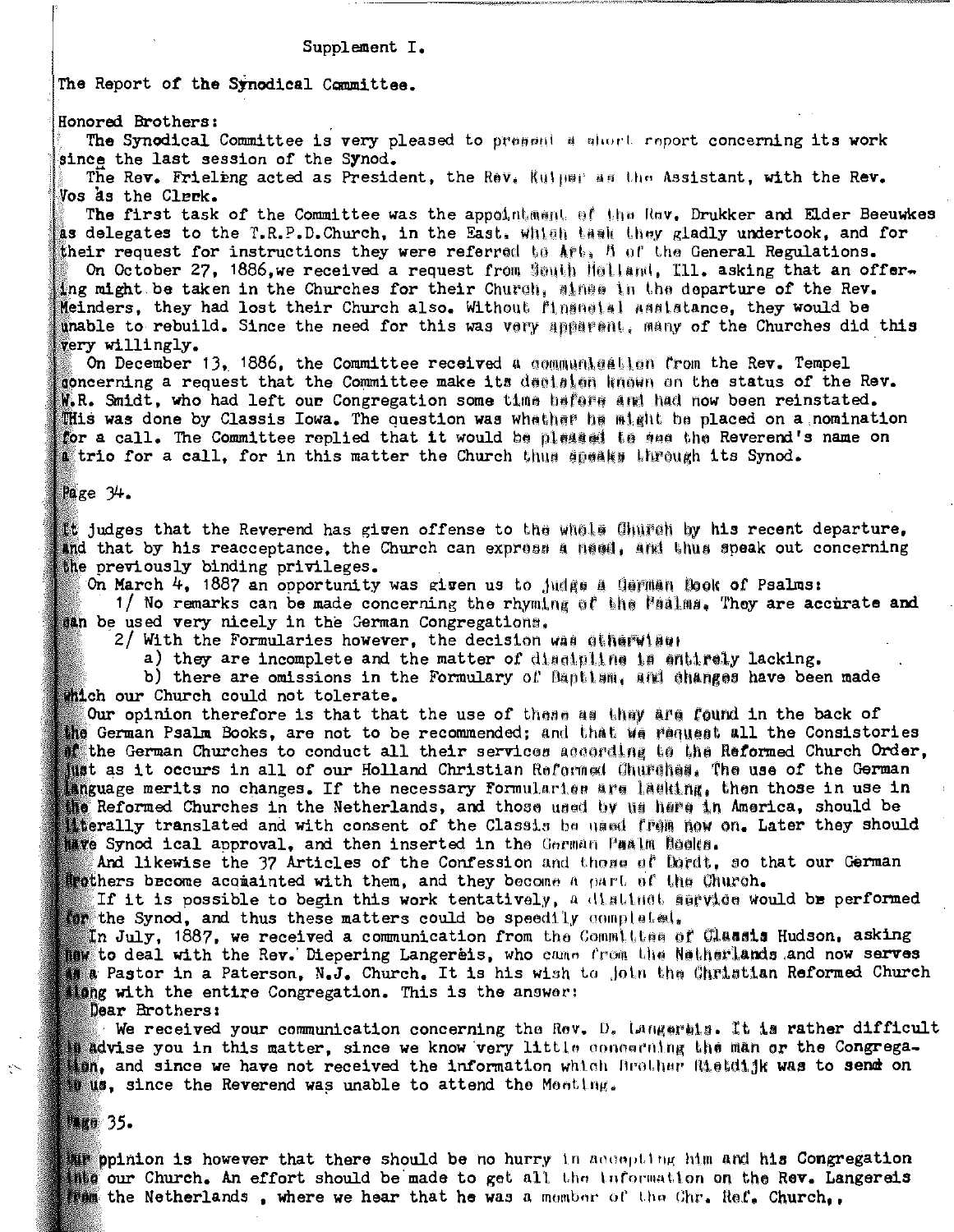Here he attempted to become a peasent and Minister, later however, leaving the Church and then becoming the Minister of a"Fras" thursh.

The thought comes to mind, if it wave met a good idea that such persons abide for a time in our ecclesiastical airaism, hafnra they serve as Pastors. If it is your desire to advance these ideas, the Rev. Kulper is prepared to assist you in this cause. This occurred. And then in a later letter. (Das.) this was received. Postpone this matter until the next Synod, since we wish to have this satisfar dealded by the next Synod: whether we accept Ministers from other Churches or Sealatian, with whem we have no relations, into our Church.

At one of the later meetings of the Committee, (Aug187) the Editor of the "Wachter" brought a matter to the Committee sanaring some Articles which he had received concerning the reception of the Rev. Smidt has into the Church, and these presented bt Classis Iowa. The Classis had sent them to the mitter for publication. The Rev. Hulst wished to have them published if the Synodical Comm. whill take the responsibility fot their publication. The Committee, however, refused to do this, since the Committee did not feel that this was one of its duties, but also for the Feeses that it intended to remain by a previously expressed opinion.

Sending invitations to Sister Churshes was also discussed. It was decided to contact the following:

1/ The Christian Refei顆線 創油的 in the Netherlands

2/ The Old Reformed Church in Bentheim, Oostfriesland

3/ The Reformed Church an South Africa

4/ The True Ref. Pret. Ditch Church in the EAst.

We received a very heartwarming and fraternal greeting from the first and third mentioned Churches, And from the last we have a delegation present, but we have received no word from the second mentioned Church.

On March 20, 1888, we met enee mare: (Sea Art. 84a, Synod of 1886) This was in connection with the enlarging of the "Washing", At this meeting the Editor, the Rev. Hulst, the printer, W. Benjaminse, and the Business Manager, A. Pleune, were present. And after much discussion, it was decided that;

a) Enlarging the publishing was a necessary move.

b) to propose two plantsut of three to the printer for further consideration and connected with this a decision on the exact increase in the size. and that a Committee be appointed to complete this matter.

Page  $36.$ 

c) to appoint the Reva, Hulat and Vos to serve on this Committee, and these men were to study the matter as the equatity as possible and to report their recommendations to the next Synod.

Finally a communication was received from a certain Mr. Langhout, from the Church in Le-Mars, Iowa. It contained a protest against the Consistory of the Church in Cincinnati, Ohio tho had hexitated to give him a Gertificate of Membership, and against Classis Illinois, which had not considered his rights in connection with the Consistory at Cincinnati, and iso against Classis Iowa, which Classis could not accept him and his family and in addition would not baptize his children. He was advised to take this matter up with the next Synod.

Now, in closing, we thank the Synod for the confidence in us, and we pray for the necessary light and wisdom for them, that they may find solutions to problems that we could not, and to bring those matters into order, which were beyond our ability, and that this may occur to the honor and glory of God, and for a blessing to the Church.

The Comm. Revn. Frieling. Kuiper, Vos.

Supplement II.

deport of the Committee on Home Missions

the Synod meeting in Grand Rapids, June 13, 1888,

Manorable Brothers.

The Home Mission Committee has passed thru two more years of work. Shortly after the #medical Sessions our industrious Secretary-Treasurer left for Paterson, N.J., and thus was **Illged to discontinue his work.**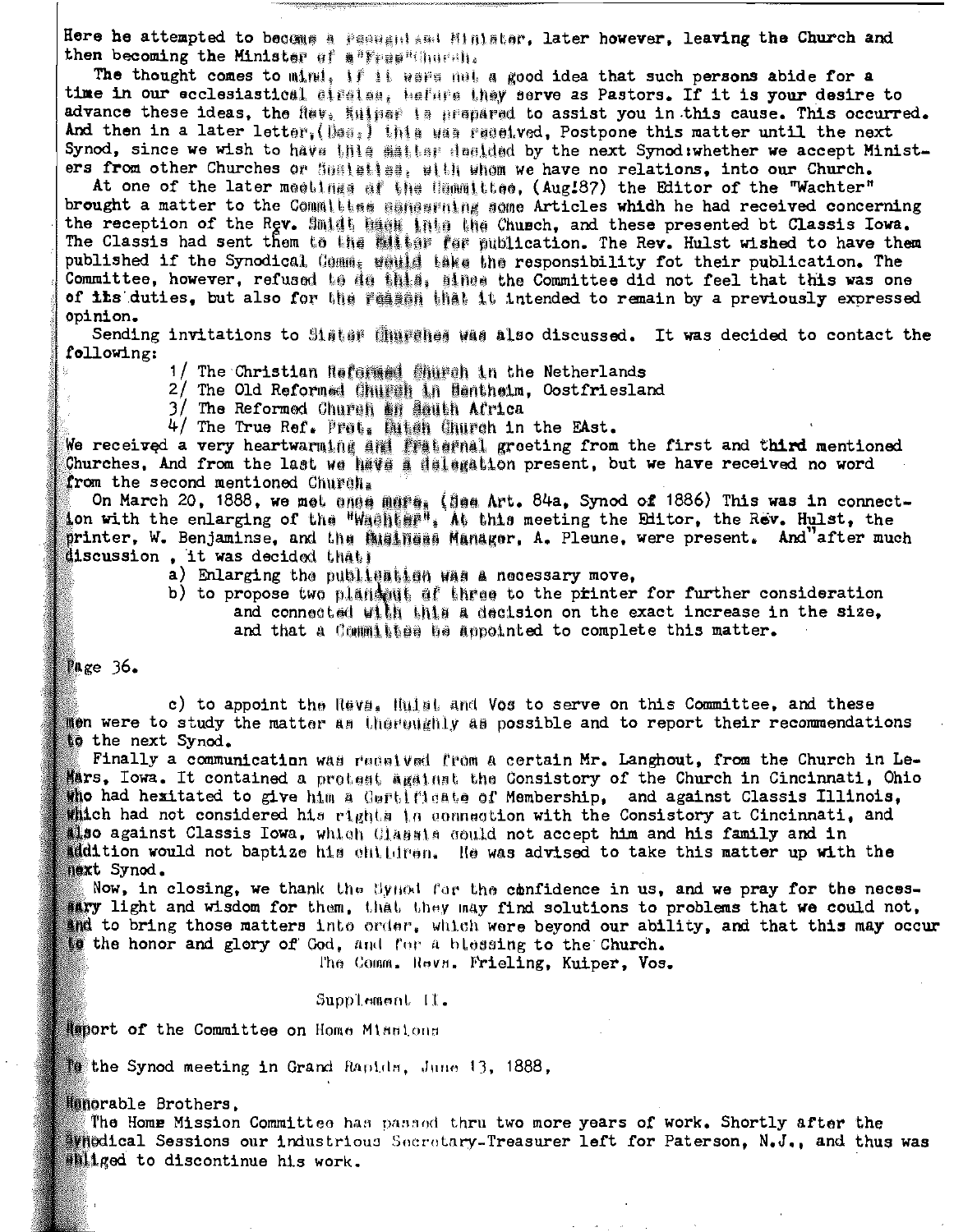And while it was continuing with its week, and carrying out the mandates of Synod, the work of the Committee was seath upent by the sudden departure of the Rev. Duiker,

### Page 37.

the President of the Committee, who suggetsed us with a sudden departure to the Reformed C. Church. The vacancy was fillment in the shales of the Rev. Noordewier from Fremont as the new President.

Now it was also necessary to appulnt a new Secretary-Treasurer, as the undersigned, due to much work, and his antioipated trip to the Netherlands, could not continue in this.

The matters occupying the altention of the Committee were weighty, and needed earnest consideration.

The Rev. M.J.Marcusse, who works as a Missionary-Pastor, has travelled thru the land from East to West and he will rapart.

The Rev. J. Stadt, who in part warked ander Mission support at Ridott, Ill. has left for the Dakotas, and is now inactive.

The stipulated amount of money far the flav. W. Coelingh is to be sent to him in March, 1888although his activities have been auriailed, due to illness.

Richland has received the money premised to it. At the advise of the Synodical Committee, a bonus of \$25.00 is paid to the Nev, Stadt, then still at Ridott, and to the Rev. Mollema, a like amount, the Reverend being at Lafayette, Indianna.

At the advise of the Committes, sur brather, Student Van den Berge visited the various Churches in the Dakotas. The Congregations receiving aid from the Mission funds for the pattial support of their Minisbers are Ridett. Lafayette, Ackley, Harrison, Cauker City, Kansas; and Clymer, N.Y.

All requests for financial assistance must be brought up before the next session of the Synod.

My dear Brothers, the Lord grant you wisdom in regard to the weighty matters you will need to discuss. MAy all your desiglens be such that they may redound to the honor of God and to the establishment of the Church.

With our respect and goodwill. The Home Mission Committee. E. Bos, Clerk.

### Page  $38.$

The Report of the Treasurer of the Heathen Mission Fund (The financial report is not translated, nevertheless the fund shows a balance of  $\frac{4587.56}{ }$ for Heathen Missions.

This is a large amount of money, and much good could be done with this for the advancement of Mission work in the Kingdom, if we only knew how this could be brought about.

The Synod earmarked \$400.00 as the final gift to the Mother Church in the Netherlands, and then forgot to stipulate how these funds were to be used for Mission work, although it did tell the Treasurer to do something about it.

We have not rested quietly. The Committee with others met and discussed the matter, and decided that Brother E. Vanden Berge gain all the information he could on where and how Mission work could be carried on most suitably in our land, and find out how it could **be** begun among the Indians, and how it could be carried on most successfully.

### Page 39.

Perhaps the President and the Brothers J. Riemersma and E. Vande Vries can furnish us with more information as they were two of the brothers present at the discussion.

Later we had the opportunity and the pleasure of receining very interesting information from a worker already among the Indians, the widow of the Rev. K. Neerken, the Reverend laboring among the Indians as a Missionary Pastor, in Indian Territory, and now the wife and the daughter of the Reverend were still there as teachers.

We received much information, but also became aware of the many difficulties in connection th Indian Mission work. This lead us to be cautious.

We received mor information and light on the matter by the Brother, C. Bode, concerning suitable field and prospective workers. We also received an invitation to visit the sield from Brother Bode, and make an attempt to find a pair of suitable young Indian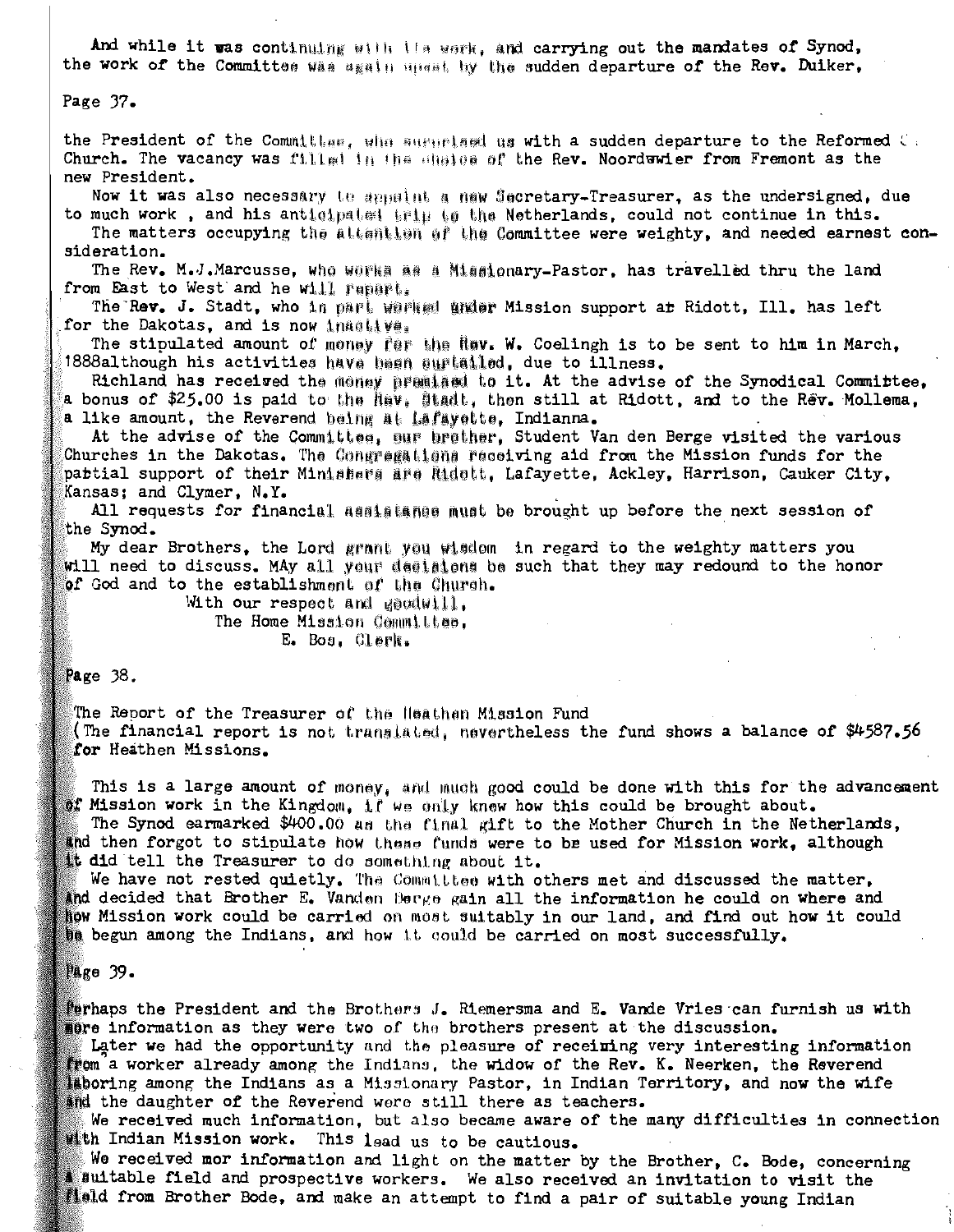men. of good reputation., and to prepare them for Indian Mission work.

Because of the extension of time given to our Professor elect, and since the School was. not equipped to train Missionary students at this time, the invitation of Brother Bode was not followed up, and thus little more was accomplished.

We were often stirred up here at home and advised to begin doing something about Missions but when we questioned those persons urging it by "how, where" they could give no answer, nor could we.

This is the present state of affairs, my brothers, but matters should not remain there. I now propose that I be relieved of my duties at once, as the Treasurer, and that a Committee of five or six persons be appointed from this assembly to foster the cause of Missions. This Committee should draw up a Constitution and have this prepared by Tuesday, next, and after this is accepted by the Synod, the Synod then state where Mission work is to be promoted, and the Committee should be urged to make progress in this matter, and with all diligence to bring an active Mission into being, and also stir up the Congregations to support the actions of the Committee with a concerted effort.

May the Lord, the King of the Church lead us to a favorable decision, and may he crown all our efforts, and especially those connected with Heathen Missions with his indispensible blessing. Your Treasurer.

R.T.Kuiper

#### Supplement III

Letters from Foreign Churches

To the Synod of the Holland Christian Reformed Church in America

Honored Brothers:

In answer to your very interesting invitation to us that we send delegates to your Synod, June 13, 1888, the following was decided. At our last Synodical gathering it was decided to send no delegates to Scotland, America, Africa, or Germany.

However, should one of our Ministers plan to visit any of the above countries, then a Letter of Credentials would be forth coming from the Synodical Committee for presentation to your Synod. Up to this time we have found no one planning such a trip.

We, therefore use this means of conveying our greetings to your Synodical Committee from our Committee,, that of the Christian Reformed Church of the Netherlands,

We oray that the Lord may be with you, and that he lead you by his Holy Spirit in all the discussions you have, and in all the decisions you make.

May your Synod serve mightily to advance the cause of God's Kingdom, and that your work be a blussing to many, and to those who feel themselves connected to us by inner bonds. My dear Brothers, as more and more brothers and sisters from the Netherlands leave for your country, so much nearer your country seems to become to us. And thus we in our meditations and our thoughts, begin to live more and more in your lives and your activities.

No wonder then that our presence at your Assembly is very tempting to us; it even stirs

up the fraternal feeling, to show you the affection that exists between us. Since we are separated by both land and sea, let us use the means of correspondence to

strengthen our relationship, and above all let us strengthen it by means of prayer. The Synod of the Chr. Ref. Church of the Netherlands,

Kampen D.K.Wielenga, Pres. Middelstum May 15, 1888 J. Nederhoed, Clerk

#### Supplement IV.

A communication from the Church in Africa.

Middelburg, Cape Golony, April 11, 1888.

To the Synod of the Holland Christian Reformed Church in America

Dear Brothers in Christ:

It was very pleasant for the Synod of our Church, while in Session here, to receive a hearty, fraternal communication from your Synodical Committee, and to learn,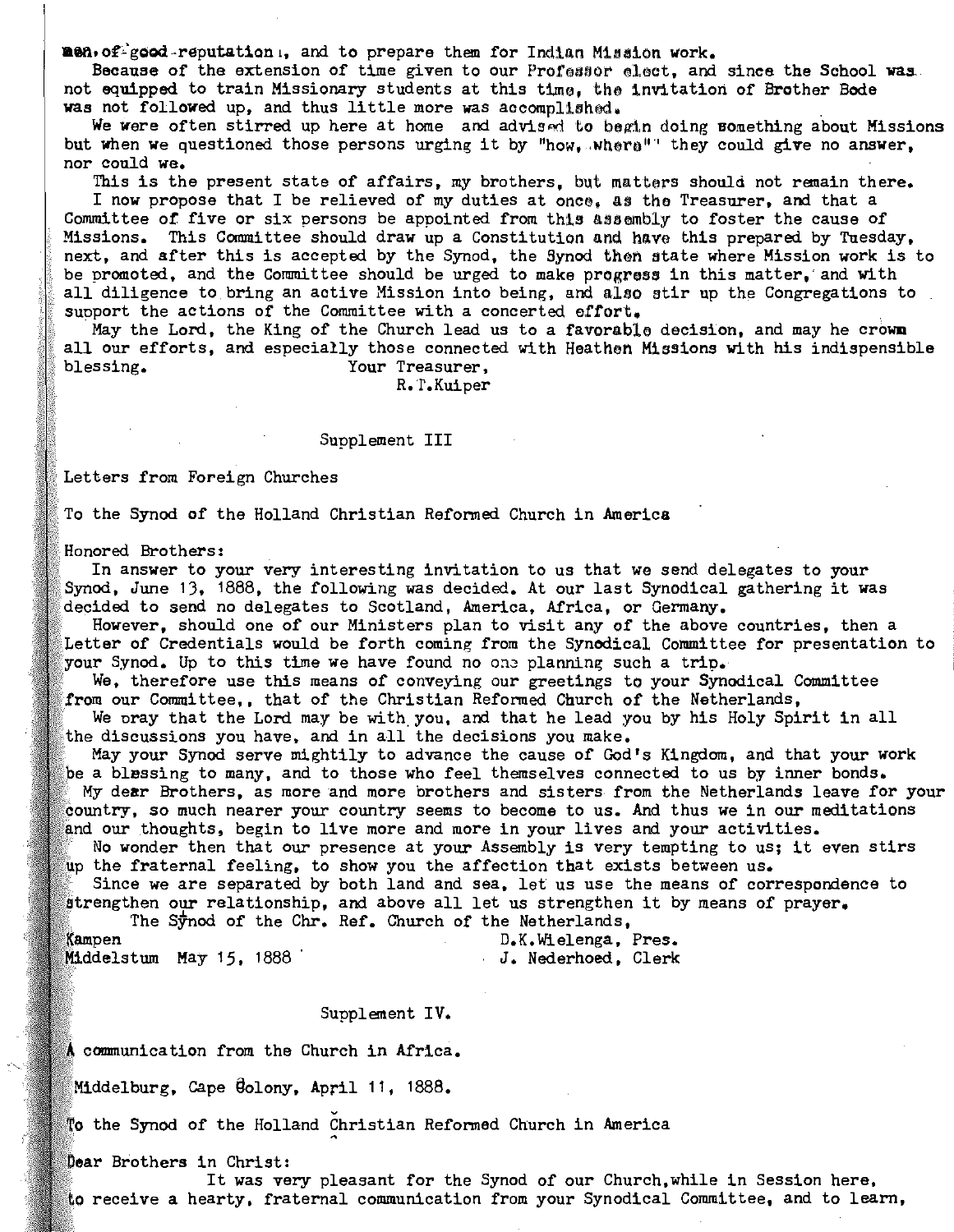although we are far apart, you still consider our Church with affectionate regard, and you request a visit from us. We also wish to convince you of our tender regard for you and we admine your concern for God's Kingdom here on earth. We are also pleased to learn t that your Church is continually increasing in size, and that it stands firm in its oppodition to all secret organizations. Continue on in the same path and even if the struggle at times seems hooless as you state, the Gosoel of Truth will finally be victorious;for where there is light, darkness must disappear.

Thanks to our Lord and Saviour. we can also inform you of the growth of our Church. From our Synodical decisions, Almanacs, and our monthly bulletins, which are sent to you from time to time. and through our general correspondence. you can readily ascertain the status of our Church and our Theological School.

It grieves us that it is still impossible for us to accept your kind invitation, to send one or more delegates to your Synod; therefore we must be content to sent you our fraternal greetings for the present.

We hope that you will soon be so situated that you may be able to send one or more brothers to our Synod. to be present at the Assembly at Rustenburg in the Republic of South Africa, on the third Monday of May, 1891

My dear Brothers, do not wait for an· invitation, but if it be at all possible surprise us and gladden our heartsby accepting our invitation.

With the kindest regards,and with love in the Lord Jesus Christ.

we remain your affectionate Brothers,

M.P.A.Coet, Pres. Synod D. Postma, Jr., Clerk

PAge 42.

#### Supplement IV.

This supplement lists the various funds in connection with the Church. They add nothing to ..<br>the Translation and are therefore omitted.

Page 43.

#### Supplement V.

A Constitution set up for the regulation of Heathen Missions by the Holland Christian Reformed Church of America

Art. 1. Following the command of the Lord, Matthew 28:19, "Go forth and teach all peoples" and likewise Mark 16!15, "Preach the Gospel to all Creatures" the Holland Christian Reformed Church deems it of the utmost importance, to advance the work of Missions among the Heathen to the best of its ability.

Art. 2. That in each undertaking, God's blessing only may be expected by walking in his ways and the Committee will so conduct its labors in harmony with God's Holy Word, and with the confessions of the Church, stated in the Netherlands 6onfession. (the 37 Articles)of the Heidelburg Catechism. and the Synod of Dordt, 1618-1619.

Art. 3. The purpose of this: a/ Making known and glorifying the name of the Lord. b/ Proclaiming the blessea Gospel of Salvation, where it up to this time it has not been. proclaimed,and c/ working together toward an assembly of lost sinners .into the Church of the Lord, which is to be saved, and to the expansion of God's Kingdom which is here on earth.

Art. 4. That all this may be done in good order, the regulation of the work is assigned to a Committee of five persons: three of whom are Ministers of, the Gospel, and two of whom act as Elders in the Church. These are chosen by a two thirds majority and by the delegates of the Synod. They are to elect their own officers: President, Secretary, and a Treasurer, unless a change in the rules makes for other arrangements. At the end of the first term of service, the President and two assessors will retire and at the end of the next period, the Secretary and the Treasurer will retire. The may bere-elected.